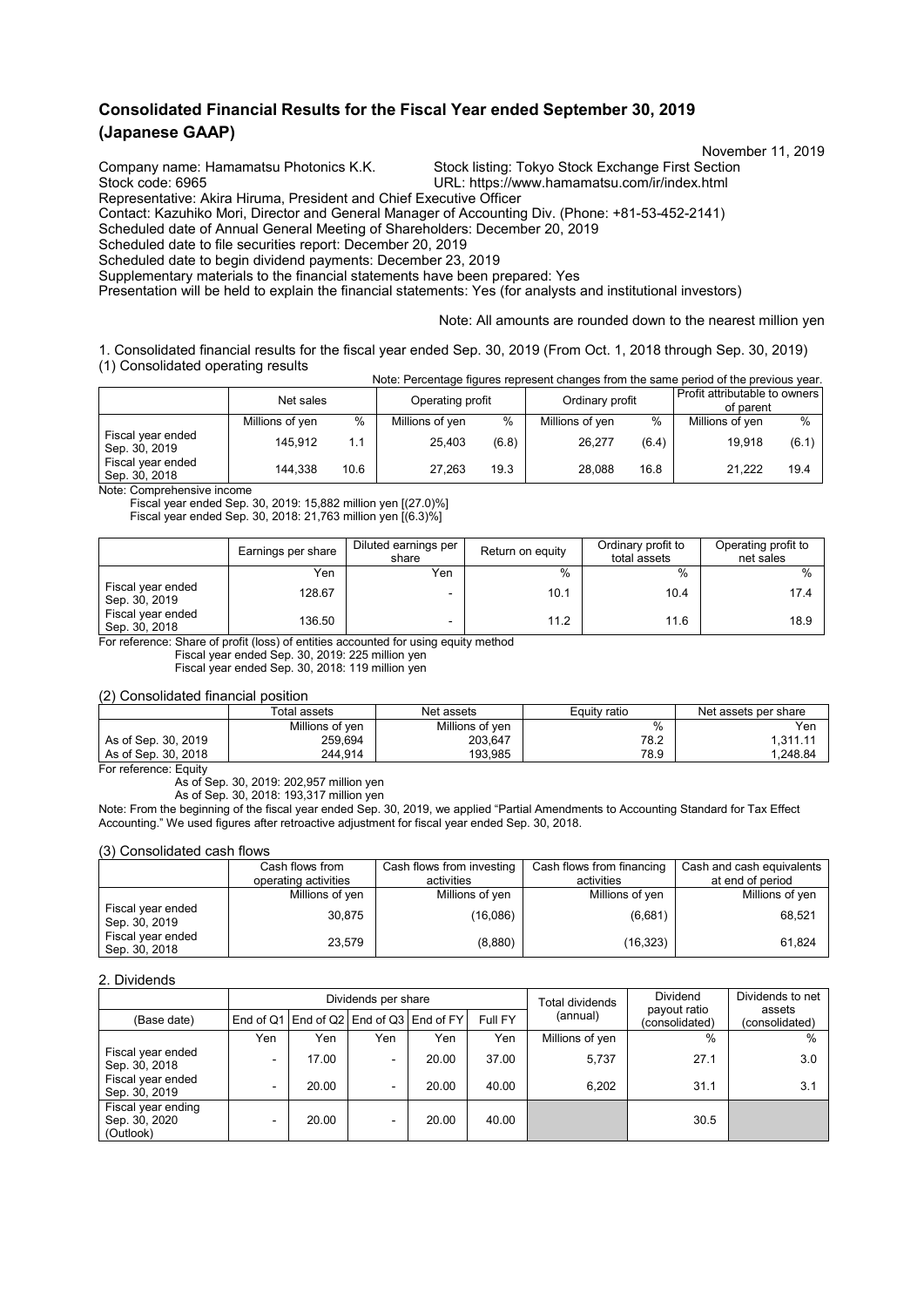3. Forecast of consolidated financial results for the fiscal year ending Sep. 30, 2020 (From Oct. 1, 2019 through Sep. 30, 2020)

|                                     | Net sales       |       | Operating profit |               | Ordinary profit |       | Profit attributable to<br>owners of parent |     | Earnings per<br>share |
|-------------------------------------|-----------------|-------|------------------|---------------|-----------------|-------|--------------------------------------------|-----|-----------------------|
|                                     | Millions of yen | $\%$  | Millions of yen  | $\frac{0}{0}$ | Millions of yen | $\%$  | Millions of yen                            | %   | Yen                   |
| Six months ending<br>Mar. 31, 2020  | 74,200          | (0.3) | 12,700           | (9.3)         | 13,000          | (9.4) | $9,500$ (12.7)                             |     | 61.37                 |
| Fiscal year ending<br>Sep. 30, 2020 | 150.200         | 2.9   | 26.900           | 5.9           | 27.500          | 4.7   | 20.300                                     | 1.9 | 131.14                |

Note: Percentage figures represent changes from the same period of the previous year.

4. Others

(1) Changes in consolidated subsidiaries (Changes in scope of consolidation): None

(2) Changes in accounting principles, changes in accounting estimates, and changes in presentation due to revisions (a) Changes in accounting principles accompanying revisions in accounting standards: None

(b) Changes other than those in (a) above: None

- (c) Changes in accounting estimates: None
- (d) Changes in presentation due to revisions: None
- (3) Number of shares outstanding
- (a) Number of shares outstanding at end of period including treasury shares As of Sep. 30, 2019: 165,011,568 shares
	- As of Sep. 30, 2018: 165,011,568 shares
- (b) Number of treasury shares at end of period As of Sep. 30, 2019: 10,213,968 shares As of Sep. 30, 2018: 10,213,968 shares
- (c) Average number of shares issued during the period Fiscal year ended Sep. 30, 2019: 154,797,600 shares Fiscal year ended Sep. 30, 2018: 155,473,008 shares

(Reference) Non-consolidated financial results for the fiscal year ended Sep. 30, 2019

- 1. Non-consolidated financial results for the fiscal year ended Sep. 30, 2019 (From Oct. 1, 2018 through Sep. 30, 2019)
- (1) Non-consolidated operating results

|                                    |                 |     |                  |       |                 |      | Note: Percentage figures represent changes from the same period of the previous year. |     |
|------------------------------------|-----------------|-----|------------------|-------|-----------------|------|---------------------------------------------------------------------------------------|-----|
|                                    | Net sales       |     | Operating profit |       | Ordinary profit |      | Profit                                                                                |     |
|                                    | Millions of yen | %   | Millions of yen  | %     | Millions of yen | $\%$ | Millions of yen                                                                       | %   |
| Fiscal year ended<br>Sep. 30, 2019 | 119.763         | 3.0 | 17.482           | (0.7) | 21.771          | 2.1  | 17.326                                                                                | 3.2 |
| Fiscal year ended<br>Sep. 30, 2018 | 116.323         | 5.6 | 17.607           | 5.2   | 21.323          | 6.4  | 16.792                                                                                | 4.7 |

|                                    | Earnings per share | Diluted earnings per<br>share |
|------------------------------------|--------------------|-------------------------------|
|                                    | Yen                | Yen                           |
| Fiscal year ended<br>Sep. 30, 2019 | 111.74             |                               |
| Fiscal year ended<br>Sep. 30, 2018 | 107.82             |                               |

(2) Non-consolidated financial position

|                          | Total assets    | Net assets      | Equity ratio | Net assets per share |
|--------------------------|-----------------|-----------------|--------------|----------------------|
|                          | Millions of ven | Millions of yen | %            | Yen                  |
| As of Sep. 30, 2019      | 213.697         | 169,569         | 79.4         | ,093.53              |
| As of Sep. 30, 2018      | 200.298         | 159.245         | 79.5         | .026.95              |
| Fax esfavora a - Familio |                 |                 |              |                      |

For reference: Equit

As of Sep. 30, 2019: 169,569 million yen

As of Sep. 30, 2018: 159,245 million yen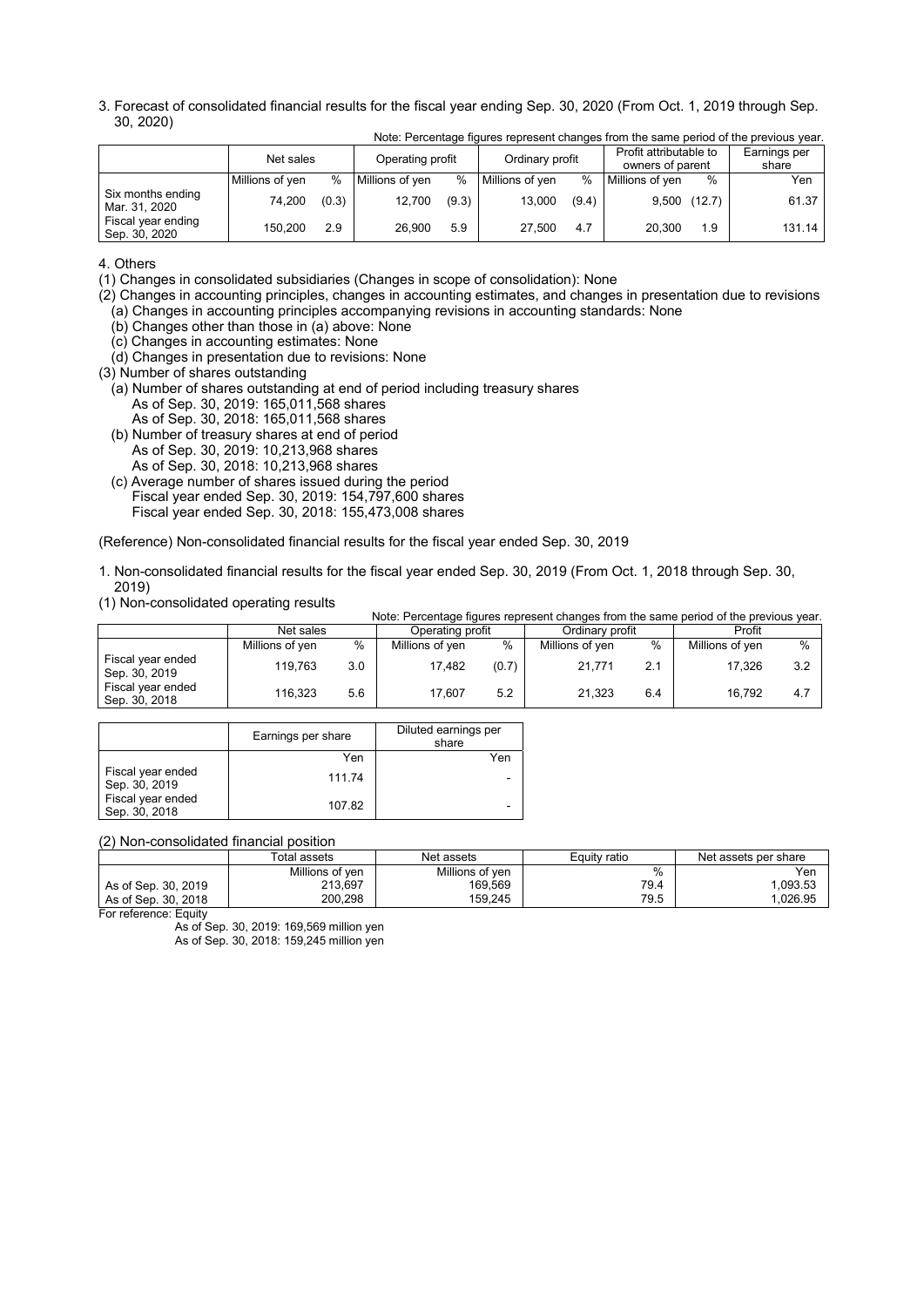### **1. Overview of Operating Results and Others**

#### **(1) Overview of Operating Results for the Fiscal Year**

During the fiscal year ended September 30, 2019 (from October 1, 2018 through September 30, 2019), Japan's economy was affected by a slowdown overseas in the economies of China and other countries, in addition to the prolonged trade friction between the U.S. and China, and faced difficult conditions, such as signs of weakness in exports and production mainly in the manufacturing industry and postponed capital investment.

Given these circumstances, our Group strove to secure net sales and earnings by continuing to make capital investments aimed at boosting production capacity and strengthening our development capabilities, as well as improving the Company's proprietary photonics technologies and continuing to move forward with development of high-value-added products that addressed customers' needs.

As a result, we closed the fiscal year 2019 with net sales of JPY 145,912 million, up by JPY 1,574 million (1.1%), thanks to higher overseas sales despite lower domestic sales. From an earnings perspective, operating profit was JPY 25,403 million, down by JPY 1,860 million (6.8%), ordinary profit was JPY 26,277 million, down by JPY 1,810 million (6.4%), and profit attributable to owners of parent was JPY 19,918 million, down by JPY 1,303 million (6.1%) from the previous year. Accordingly, revenue increased while profits regrettably decreased.

Operating results by segment are as follows;

#### (Electron Tube)

Sales of photomultiplier tubes (PMT) for academic applications such as high-energy physics experiments decreased due to factors such as delivery to large-scale international projects being finished. However, in the medical field, sales of products for inspection and monitoring systems for analyzing blood, living cells, etc. increased, thanks to their strong reputation for their high sensitivity, low-noise, and high-speed operations. In addition, sales for oil-well logging devices that offer superior ruggedness to withstand harsh work conditions such as high temperatures, shocks and vibrations continued to be strong, thanks to the recovery in oilfield investment. As a result, net sales of photomultiplier tubes (PMT) increased.

In imaging devices and light sources, while sales in the industrial field began to be affected by the economic slowdown in China, restrained capital investment, sales of microfocus X-ray sources for non-destructive testing devices increased primarily for battery testing. Sales of Stealth Dicing Engine for high-speed, highquality silicon wafer dicing also increased. Further, sales of light sources for environmental analysis such as deuterium lamps were strong overseas, and as a result, net sales of imaging devices and light sources increased.

In total, the Electron Tube business comprised of photomultiplier tubes (PMT) and imaging devices and light sources closed fiscal year 2019 with net sales of JPY 58,005 million, up by 3.2%, and operating profit of JPY 20,501 million, up by 4.1% from the previous year.

#### (Opto-semiconductor)

In opto-semiconductor devices, in the medical field, sales of mainstay silicon photodiodes, etc. were strong, and sales of flat panel sensors also increased mainly for dental applications. However, significantly affected by the restrained capital investment worldwide, sales of image sensors for semiconductor fabrication and inspection equipment declined. In addition, for the same reason, sales of photodiodes and LED in the FA (Factory Automation) sector for applications such as controls for industrial-use robots and other equipment declined both inside and outside Japan. As a result, overall sales for opto-semiconductor devices decreased. As a result, net sales in the Opto-semiconductor business were JPY 64,867 million, down by 2.6%, and operating profit was JPY 18,554 million, down by 13.0% from the previous year.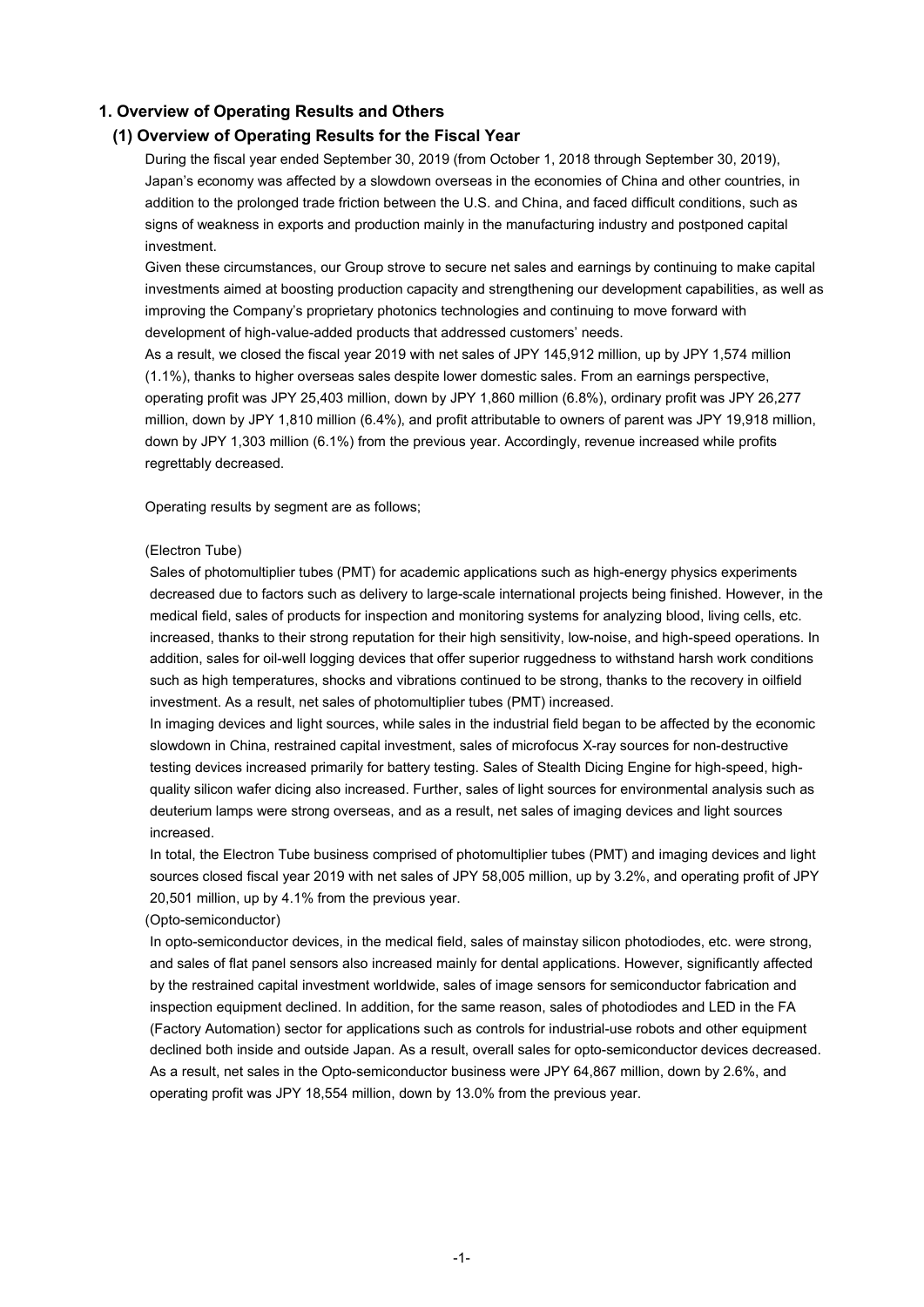#### (Imaging and Measurement Instruments)

In image processing and measurement systems, sales of failure analysis systems for semiconductor devices were affected by restrained capital investment in the semiconductor market and decreased primarily in Asia. However, sales of digital cameras increased due to the increased demand in the life sciences sector and biotechnology sector as well as demand in the industrial field. In addition, sales of X-ray line sensor cameras also increased due to the increased sales for inspection applications for Lithium-ion battery, etc. As a result, net sales of image processing and measurement systems increased.

As a result, net sales for the Imaging and Measurement Instruments business were JPY 18,315 million, up by 6.8%, and operating profit was JPY 3,685 million, up by 2.8% from the previous year.

(Other)

Sales from other operations include the semiconductor laser business, hotel operations run by Iwata Grand Hotel Inc., a subsidiary, and business relating to the unique products of Beijing Hamamatsu Photon Techniques Inc., which is also a subsidiary.

In our other businesses, net sales were JPY 4,724 million, up by 6.4%, and operating loss was JPY 197 million, compared with an operating profit of JPY 69 million in the previous year.

#### **(2) Overview of Financial Position for the Fiscal Year**

Current assets increased by JPY 9,712 million from the end of the previous fiscal year, despite a decrease in notes and accounts receivable - trade of JPY 532 million, mainly reflecting an increase in cash and deposits of JPY 3,955 million and an increase in securities of JPY 3,646 million.

Non-current assets increased by JPY 5,067 million from the end of the previous fiscal year, despite a decrease in investment securities of JPY 1,034 million, mainly reflecting an increase in property, plant and equipment of JPY 5,720 million that resulted from an increase in construction in progress.

Total assets at the fiscal year-end were JPY 259,694 million, up by JPY 14,779 million from the end of the previous fiscal year.

Current liabilities increased by JPY 1,351 million from the end of the previous fiscal year, despite a decrease in current portion of long-term loans payable of JPY 3,016 million, mainly reflecting an increase in

electronically recorded obligations - facilities (current liabilities - other) of JPY 2,672 million and an increase in notes and accounts payable - trade of JPY 1,783 million.

Non-current liabilities increased by JPY 3,766 million from the end of the previous fiscal year, mainly due to an increase in long-term loans payable of JPY 2,837 million.

As a result, total liabilities at the fiscal year-end were JPY 56,046 million, up by JPY 5,118 million from the end of the previous fiscal year.

Net assets at the fiscal year-end were JPY 203,647 million, up by JPY 9,661 million from the end of the previous fiscal year, despite a decrease in foreign currency translation adjustment of JPY 3,136 million, reflecting an increase in retained earnings of JPY 13,715 million as a result of reporting profit attributable to owners of parent.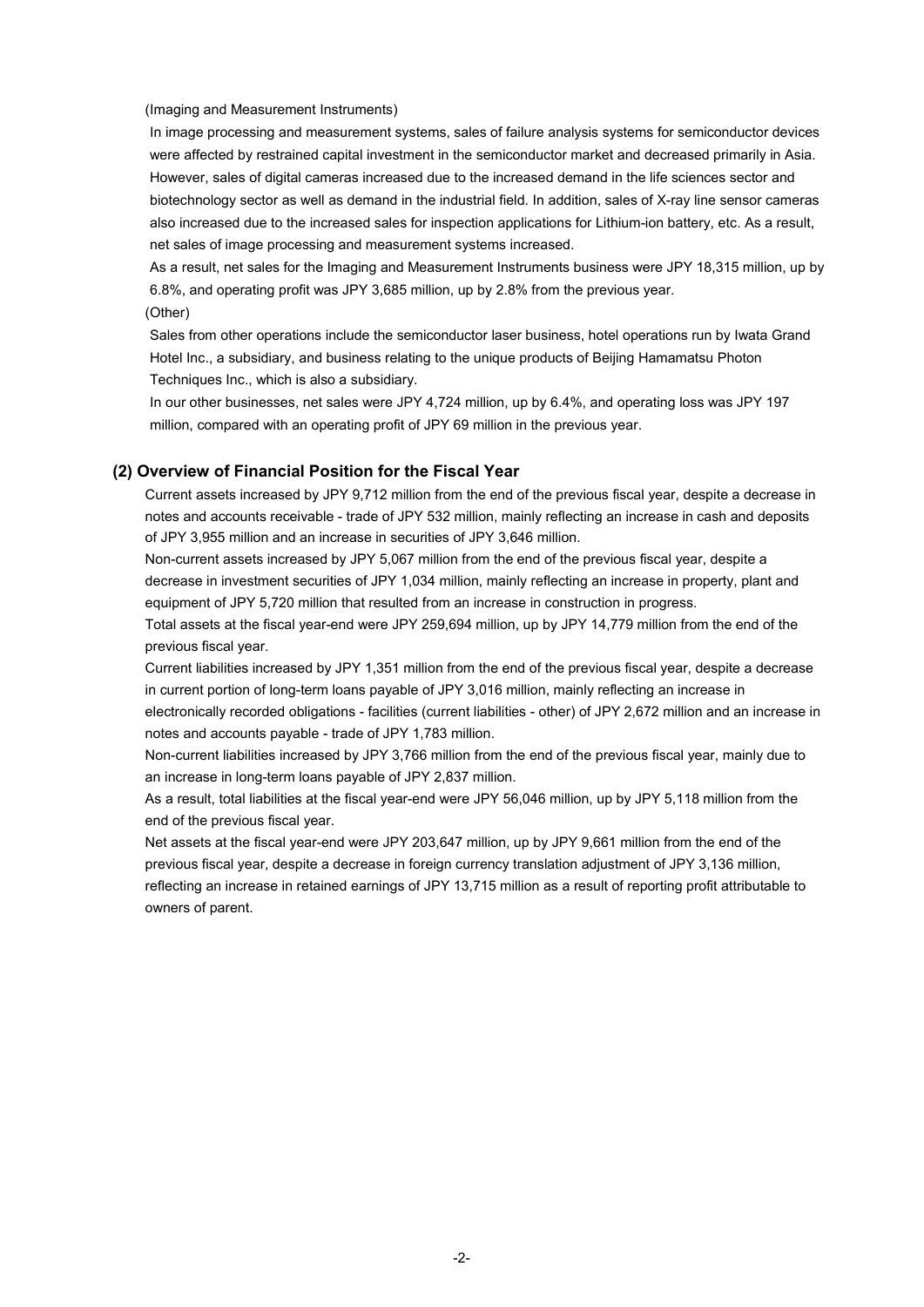### **(3) Overview of Cash Flows for the Fiscal Year**

At the end of this fiscal year, cash and cash equivalents stood at JPY 68,521 million, up by JPY 6,697 million from the end of the previous fiscal year.

Cash flows for this fiscal year compared to the previous fiscal year were as follows.

Net cash provided by operating activities during the year was JPY 30,875 million, up by JPY 7,295 million over the previous fiscal year. Despite a decrease in profit before income taxes of JPY 1,356 million, this mainly reflected higher revenue due to an increase in notes and accounts payable - trade of JPY 4,940 million and a decrease in income taxes paid, etc. of JPY 1,625 million.

Net cash used in investing activities was JPY 16,086 million, up by JPY 7,206 million from the previous year. This mainly reflected an increase in expenditures due to an increase in payments into time deposits (over three months; a non-cash item) of JPY 8,186 million, etc.

Net cash used in financing activities was JPY 6,681 million, down by JPY 9,642 million from the previous year. This mainly reflected a decrease in expenditures for purchase of treasury shares of JPY 10,103 million.

### **(4) Future Outlook**

With regard to the business environment surrounding our Group, we recognize that the economic outlook remains extremely challenging as a result of the effect that the prolonged trade friction between the U.S. and China, etc. is having on corporate interest in capital investment, as well as other factors such as the increasing risk of a global economic downturn amid a slowing economy in China.

In this business environment, we expect consolidated net sales for the next year of JPY 150,200 million, up by 2.9%. In addition, from an earnings perspective, we are planning for operating profit of JPY 26,900 million, up by 5.9%, ordinary profit of JPY 27,500 million, up by 4.7%, and profit attributable to owners of parent of JPY 20,300 million, up by 1.9% from the previous year. We assume the yen/US dollar exchange rate will be JPY 105 and the yen/Euro exchange rate will be JPY 120.

FY 2020 (From Oct. 1, 2019 through Sep. 30, 2020)

Forecast for consolidated financial results for the fiscal year ending Sep. 30, 2020

(Millions of Japanese Yen)

|                                            | Through the second<br>quarter | Compared with<br>previous year | Forecast for the year | Compared with<br>previous year |
|--------------------------------------------|-------------------------------|--------------------------------|-----------------------|--------------------------------|
| Net sales                                  | 74,200                        | (0.3)                          | 150,200               | 2.9                            |
| Operating profit                           | 12,700                        | (9.3)                          | 26,900                | 5.9                            |
| Ordinary profit                            | 13,000                        | (9.4)                          | 27,500                | 4.7                            |
| Profit attributable to<br>owners of parent | 9,500                         | (12.7)                         | 20,300                | 1.9                            |

### **2. Basic Policy Regarding Selection of Accounting Standards**

The Group adopts a policy to prepare its consolidated financial statements in accordance with the Japanese GAAP for the time being, taking into account the year-on-year comparability and intercompany comparability of consolidated financial statements.

With respect to the adoption of the International Financial Reporting Standards (IFRS), we intend to address the matter appropriately, factoring in our future business development and the trends of the system.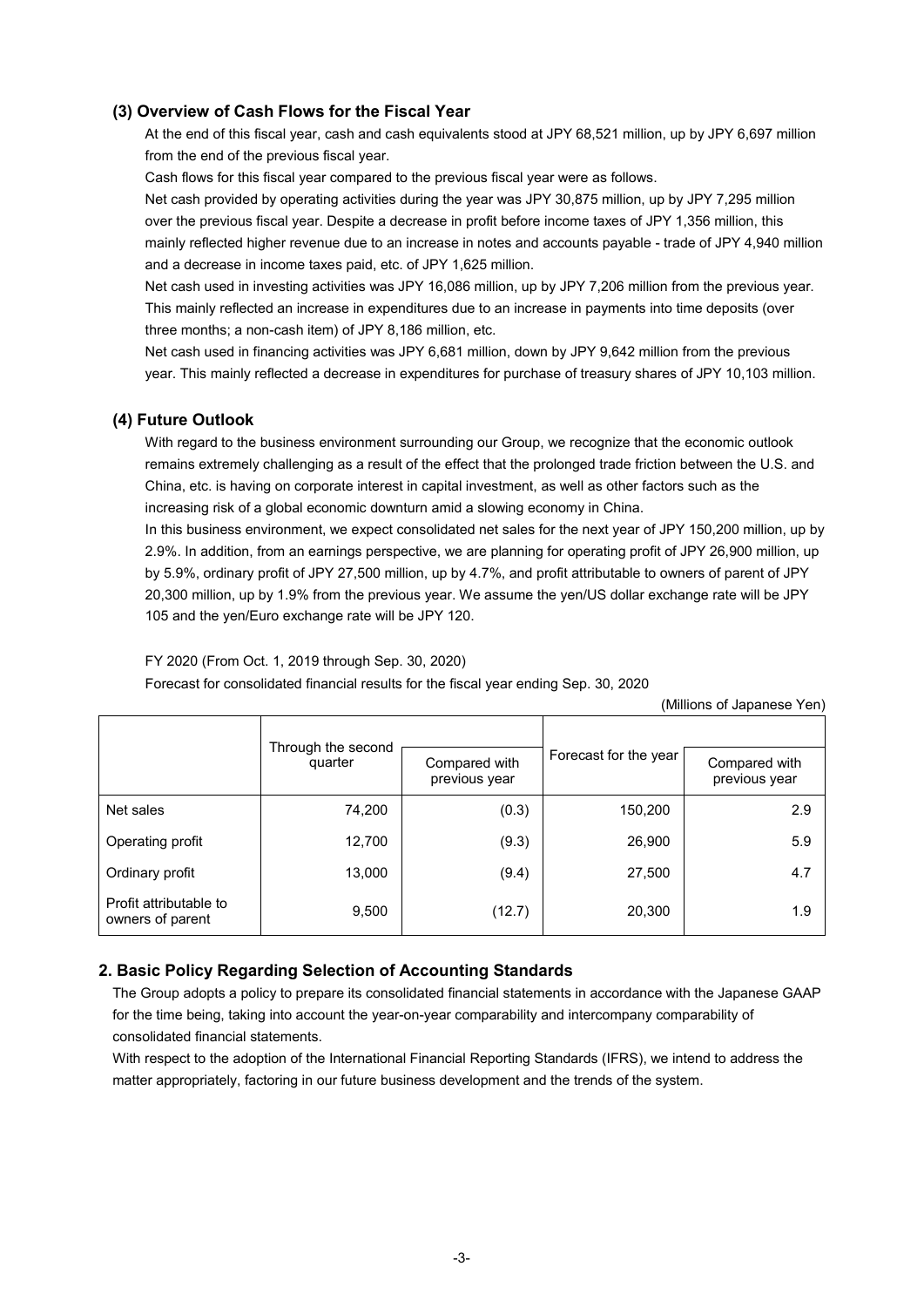Consolidated Balance Sheets

|                                        | As of<br>Sep. 30, 2018 | As of<br>Sep. 30, 2019 |
|----------------------------------------|------------------------|------------------------|
| Assets                                 |                        |                        |
| <b>Current assets</b>                  |                        |                        |
| Cash and deposits                      | 74,458                 | 78,414                 |
| Notes and accounts receivable - trade  | 35,914                 | 35,381                 |
| Securities                             |                        | 3,646                  |
| Merchandise and finished goods         | 8,874                  | 9,730                  |
| Work in process                        | 17,933                 | 19,184                 |
| Raw materials and supplies             | 7,677                  | 8,614                  |
| Other                                  | 5,501                  | 5,111                  |
| Allowance for doubtful accounts        | (162)                  | (174)                  |
| Total current assets                   | 150,197                | 159,909                |
| Non-current assets                     |                        |                        |
| Property, plant and equipment          |                        |                        |
| <b>Buildings and structures</b>        | 79,738                 | 84,328                 |
| Accumulated depreciation               | (45, 621)              | (48, 466)              |
| Buildings and structures, net          | 34,117                 | 35,861                 |
| Machinery, equipment and vehicles      | 84,361                 | 87,855                 |
| Accumulated depreciation               | (71, 996)              | (76, 141)              |
| Machinery, equipment and vehicles, net | 12,364                 | 11,714                 |
| Tools, furniture and fixtures          | 32,169                 | 33,372                 |
| Accumulated depreciation               | (27, 810)              | (28, 905)              |
| Tools, furniture and fixtures, net     | 4,359                  | 4,467                  |
| Land                                   | 16,789                 | 16,910                 |
| Leased assets                          | 616                    | 526                    |
| Accumulated depreciation               | (344)                  | (296)                  |
| Leased assets, net                     | 272                    | 230                    |
| Construction in progress               | 3,826                  | 8,266                  |
| Total property, plant and equipment    | 71,730                 | 77,450                 |
| Intangible assets                      |                        |                        |
| Customer relationships                 | 2,634                  | 2,226                  |
| Other                                  | 3,644                  | 3,098                  |
| Total intangible assets                | 6,278                  | 5,324                  |
| Investments and other assets           |                        |                        |
| Investment securities                  | 4,158                  | 3,123                  |
| Real estate for investment             | 2,205                  | 1,963                  |
| Accumulated depreciation               | (1, 409)               | (1, 379)               |
| Real estate for investment, net        | 795                    | 583                    |
| Deferred tax assets                    | 10,254                 | 11,010                 |
| Other                                  | 1,518                  | 2,310                  |
| Allowance for doubtful accounts        | (19)                   | (19)                   |
| Total investments and other assets     | 16,708                 | 17,009                 |
| Total non-current assets               | 94,717                 | 99,785                 |
| <b>Total assets</b>                    | 244,914                | 259,694                |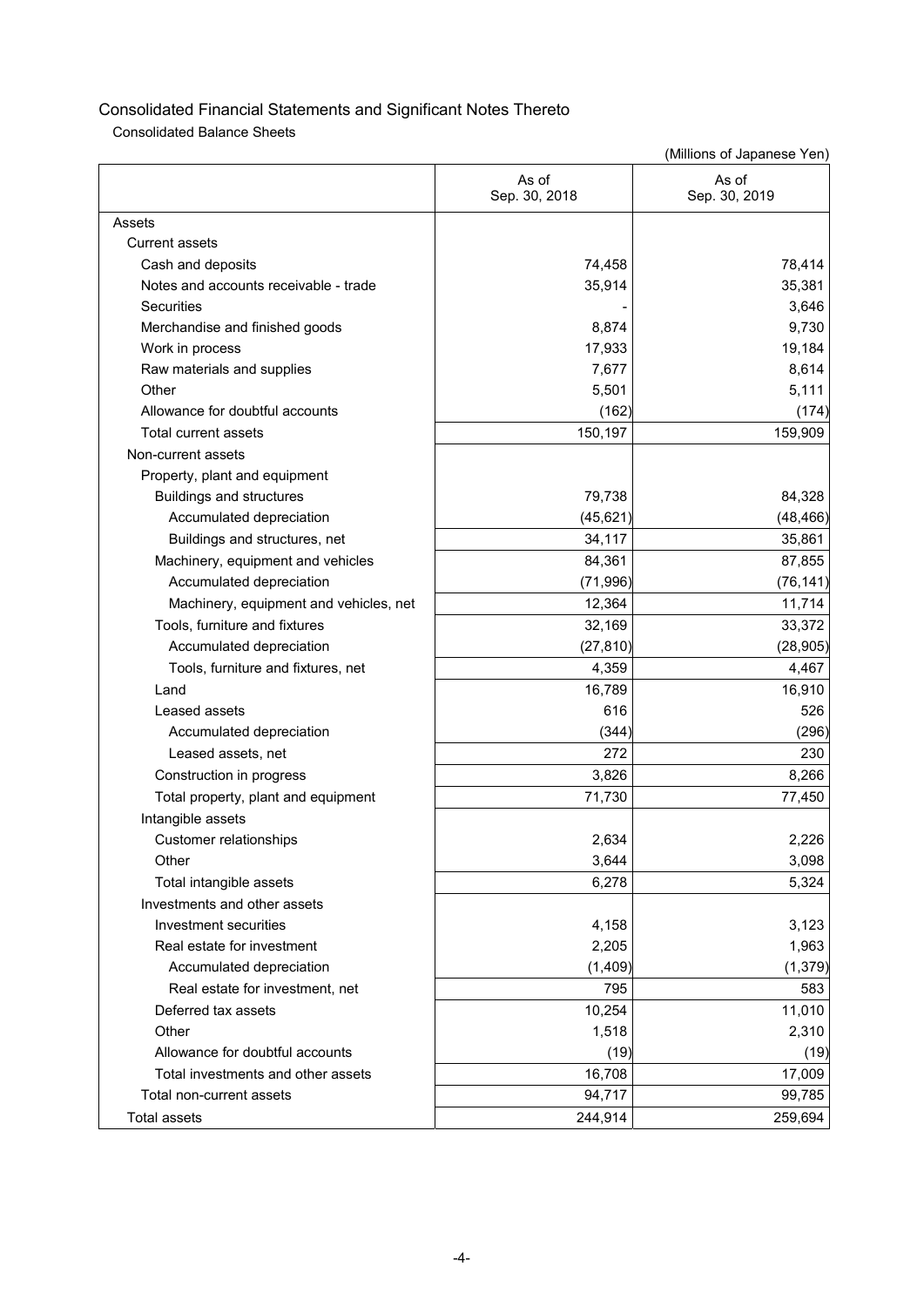Consolidated Balance Sheets

|                                                 | As of<br>Sep. 30, 2018 | As of<br>Sep. 30, 2019 |
|-------------------------------------------------|------------------------|------------------------|
| Liabilities                                     |                        |                        |
| <b>Current liabilities</b>                      |                        |                        |
| Notes and accounts payable - trade              | 5,101                  | 6,885                  |
| Electronically recorded obligations - operating | 6,266                  | 5,771                  |
| Short-term loans payable                        | 1,662                  | 1,454                  |
| Current portion of long-term loans payable      | 3,178                  | 162                    |
| Income taxes payable                            | 2,892                  | 3,167                  |
| Provision for bonuses                           | 5,138                  | 4,768                  |
| Other                                           | 13,838                 | 17,220                 |
| <b>Total current liabilities</b>                | 38,078                 | 39,429                 |
| Non-current liabilities                         |                        |                        |
| Long-term loans payable                         | 3,512                  | 6.349                  |
| Deferred tax liabilities                        | 619                    | 646                    |
| Reserve for loss on dissolution of employees'   | 529                    | 519                    |
| pension fund                                    |                        |                        |
| Net defined benefit liability                   | 7,393                  | 7,878                  |
| Other                                           | 795                    | 1,222                  |
| Total non-current liabilities                   | 12,850                 | 16,617                 |
| <b>Total liabilities</b>                        | 50,928                 | 56,046                 |
| Net assets                                      |                        |                        |
| Shareholders' equity                            |                        |                        |
| Capital stock                                   | 34,928                 | 34,928                 |
| Capital surplus                                 | 34,672                 | 34,672                 |
| Retained earnings                               | 142,321                | 156,036                |
| Treasury shares                                 | (20, 795)              | (20, 795)              |
| Total shareholders' equity                      | 191,126                | 204,842                |
| Accumulated other comprehensive income          |                        |                        |
| Valuation difference on available-for-sale      | 1,545                  | 744                    |
| securities                                      |                        |                        |
| Foreign currency translation adjustment         | 1,259                  | (1, 877)               |
| Remeasurements of defined benefit plans         | (614)                  | (752)                  |
| Total accumulated other comprehensive           |                        |                        |
| income                                          | 2,190                  | (1,885)                |
| Non-controlling interests                       | 668                    | 689                    |
| Total net assets                                | 193,985                | 203,647                |
| Total liabilities and net assets                | 244,914                | 259,694                |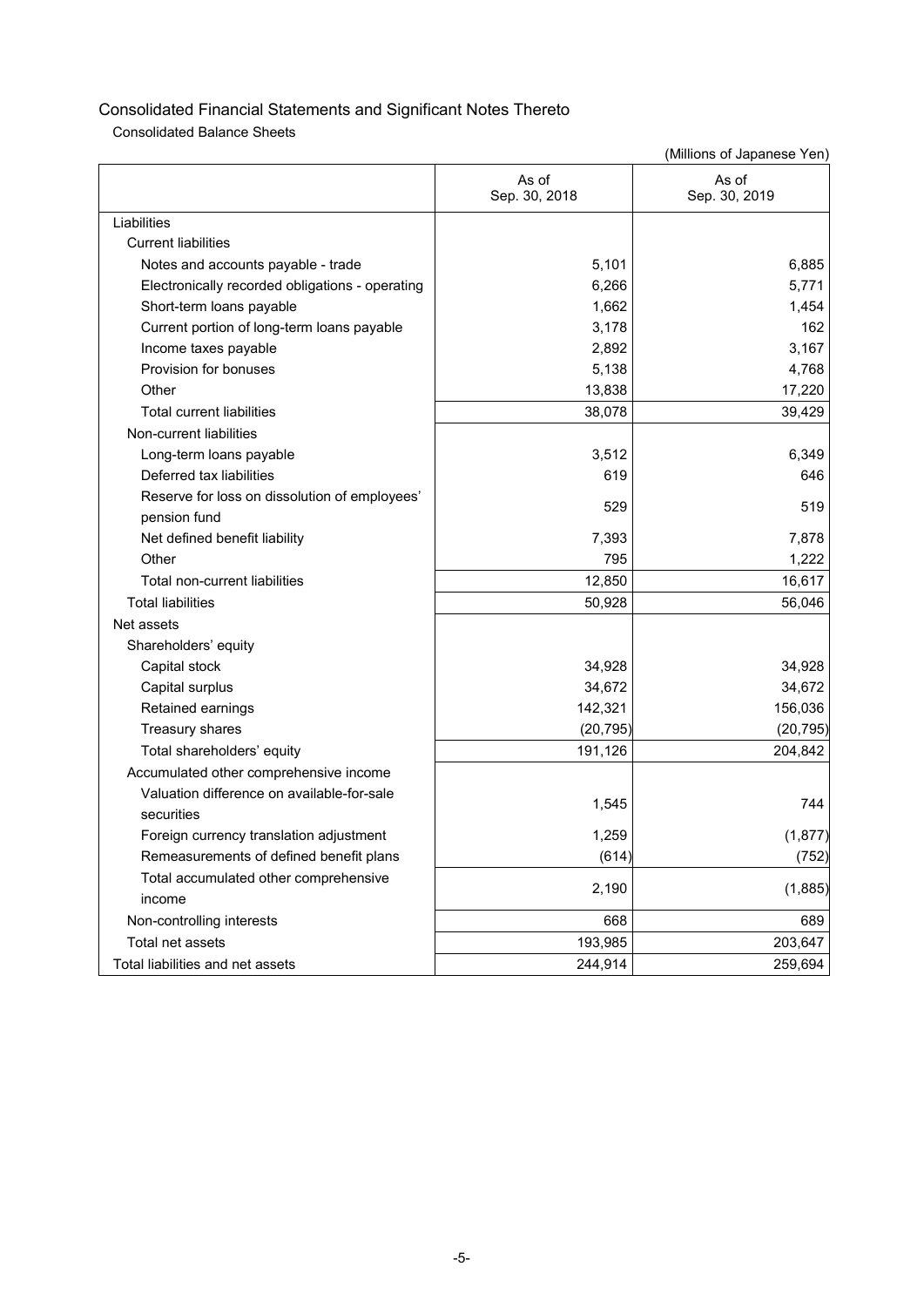Consolidated Statements of Income

|                                                                           | Fiscal year ended<br>Sep. 30, 2018 | Fiscal year ended<br>Sep. 30, 2019 |
|---------------------------------------------------------------------------|------------------------------------|------------------------------------|
| Net sales                                                                 | 144,338                            | 145,912                            |
| Cost of sales                                                             | 70,385                             | 71,916                             |
| Gross profit                                                              | 73,952                             | 73,996                             |
| Selling, general and administrative expenses                              |                                    |                                    |
| Freightage and packing expenses                                           | 1,232                              | 1,286                              |
| Advertising expenses                                                      | 944                                | 1,193                              |
| <b>Salaries</b>                                                           | 11,478                             | 12,163                             |
| Provision for bonuses                                                     | 1,619                              | 1,524                              |
| Retirement benefit expenses                                               | 899                                | 883                                |
| Depreciation                                                              | 2,340                              | 2,465                              |
| Commission fee                                                            | 4,358                              | 4,468                              |
| Research and development expenses                                         | 12,830                             | 13,071                             |
| Provision of allowance for doubtful accounts                              | 24                                 | 29                                 |
| Other                                                                     | 10,959                             | 11,505                             |
| Total selling, general and administrative<br>expenses                     | 46,688                             | 48,592                             |
| Operating profit                                                          | 27,263                             | 25,403                             |
| Non-operating income                                                      |                                    |                                    |
| Interest income                                                           | 194                                | 236                                |
| Dividend income                                                           | 46                                 | 55                                 |
| Insurance income                                                          | 153                                | 157                                |
| Rent income on non-current assets                                         | 73                                 | 79                                 |
| Rent of real estate for investment                                        | 100                                | 86                                 |
|                                                                           | 64                                 |                                    |
| Foreign exchange gains<br>Share of profit of entities accounted for using |                                    |                                    |
| equity method                                                             | 119                                | 225                                |
| Other                                                                     | 453                                | 479                                |
| Total non-operating income                                                | 1,205                              | 1,319                              |
|                                                                           |                                    |                                    |
| Non-operating expenses                                                    | 65                                 | 55                                 |
| Interest expenses<br>Rent expenses on real estates                        | 125                                | 137                                |
| Foreign exchange losses                                                   |                                    | 179                                |
| Other                                                                     | 190                                | 72                                 |
|                                                                           | 381                                | 445                                |
| Total non-operating expenses                                              |                                    |                                    |
| Ordinary profit                                                           | 28,088                             | 26,277                             |
| Extraordinary income                                                      |                                    |                                    |
| Gain on sales of non-current assets                                       | 34                                 | 46                                 |
| Subsidy income                                                            | 277                                | 113                                |
| Gain on sales of investment securities                                    | 16                                 |                                    |
| Insurance income                                                          | 266                                |                                    |
| Total extraordinary income                                                | 594                                | 159                                |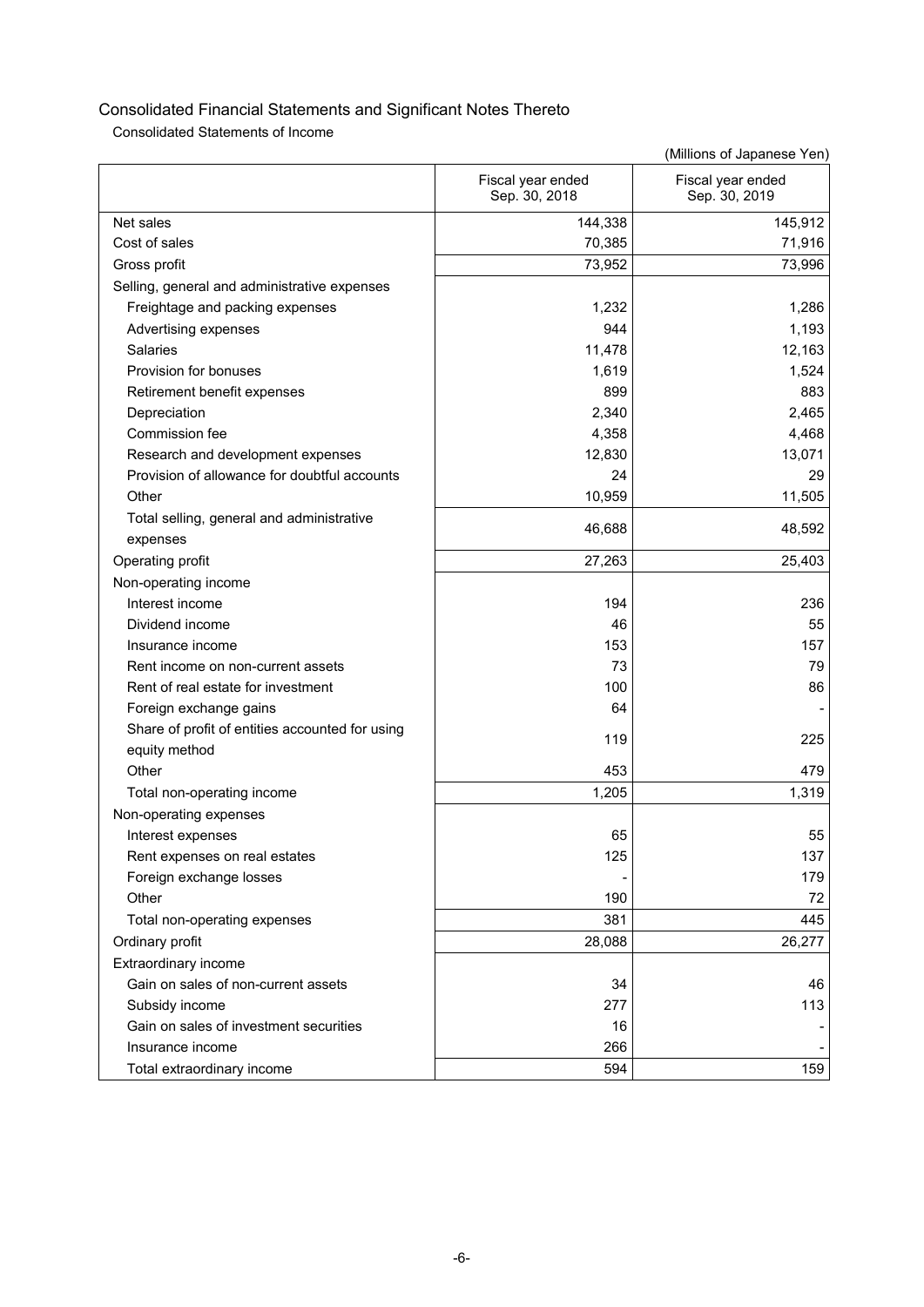Consolidated Statements of Income

|                                                  | Fiscal year ended<br>Sep. 30, 2018 | Fiscal year ended<br>Sep. 30, 2019 |
|--------------------------------------------------|------------------------------------|------------------------------------|
| <b>Extraordinary losses</b>                      |                                    |                                    |
| Loss on sales of non-current assets              | 54                                 | 58                                 |
| Loss on retirement of non-current assets         | 52                                 | 35                                 |
| Loss on reduction of non-current assets          | 263                                | 113                                |
| Loss on disaster                                 | 194                                |                                    |
| Loss on valuation of investment securities       | 5                                  | 9                                  |
| Provision for loss on dissolution of employees'  | 534                                |                                    |
| pension fund                                     |                                    |                                    |
| Total extraordinary losses                       | 1,105                              | 217                                |
| Profit before income taxes                       | 27,577                             | 26,220                             |
| Income taxes - current                           | 7,282                              | 6,580                              |
| Income taxes - deferred                          | (995)                              | (347)                              |
| Total income taxes                               | 6,287                              | 6,232                              |
| Profit                                           | 21,289                             | 19,987                             |
| Profit attributable to non-controlling interests | 67                                 | 69                                 |
| Profit attributable to owners of parent          | 21,222                             | 19,918                             |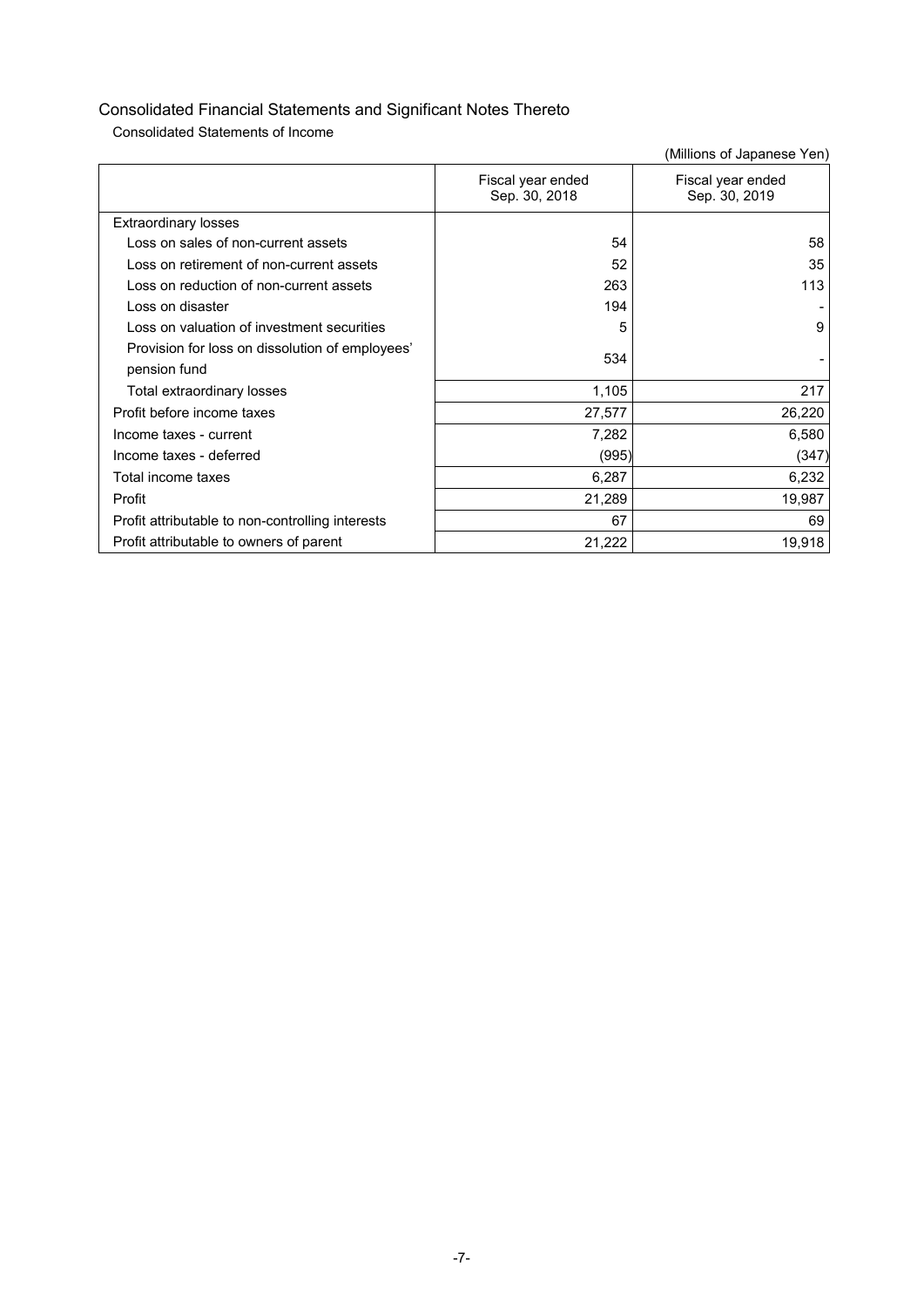Consolidated Statements of Comprehensive Income

|                                                                                      |                                    | (Millions of Japanese Yen)         |
|--------------------------------------------------------------------------------------|------------------------------------|------------------------------------|
|                                                                                      | Fiscal year ended<br>Sep. 30, 2018 | Fiscal year ended<br>Sep. 30, 2019 |
| Profit                                                                               | 21,289                             | 19,987                             |
| Other comprehensive income                                                           |                                    |                                    |
| Valuation difference on available-for-sale<br>securities                             | 285                                | (800)                              |
| Foreign currency translation adjustment                                              | 55                                 | (3, 156)                           |
| Remeasurements of defined benefit plans, net<br>of tax                               | 136                                | (138)                              |
| Share of other comprehensive income of entities<br>accounted for using equity method | (3)                                | (9)                                |
| Total other comprehensive income                                                     | 473                                | (4, 105)                           |
| Comprehensive income                                                                 | 21,763                             | 15,882                             |
| Comprehensive income attributable to                                                 |                                    |                                    |
| Comprehensive income attributable to owners of<br>parent                             | 21,693                             | 15,842                             |
| Comprehensive income attributable to non-<br>controlling interests                   | 70                                 | 40                                 |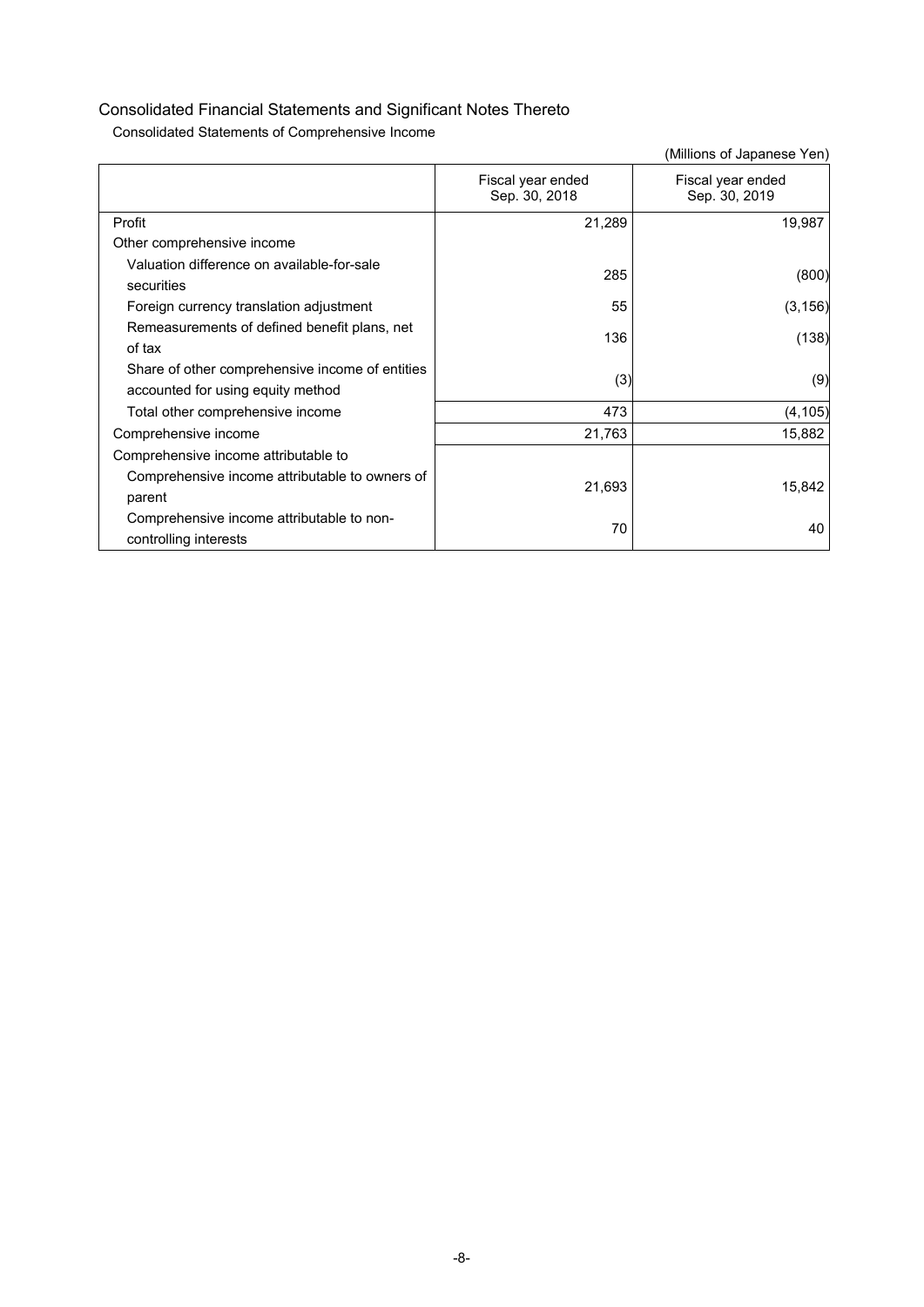### Consolidated Statements of Changes in Equity

Fiscal year ended Sep. 30, 2018

|                                                            |               |                      |                   |                 | (Millions of Japanese Yen)       |  |  |  |
|------------------------------------------------------------|---------------|----------------------|-------------------|-----------------|----------------------------------|--|--|--|
|                                                            |               | Shareholders' equity |                   |                 |                                  |  |  |  |
|                                                            | Capital stock | Capital surplus      | Retained earnings | Treasury shares | Total<br>shareholders'<br>equity |  |  |  |
| Balance at beginning of<br>current period                  | 34,928        | 34,672               | 131,678           | (16,060)        | 185,219                          |  |  |  |
| Changes of items during<br>period                          |               |                      |                   |                 |                                  |  |  |  |
| Dividends of surplus                                       |               |                      | (5, 315)          |                 | (5, 315)                         |  |  |  |
| Profit attributable to<br>owners of parent                 |               |                      | 21,222            |                 | 21,222                           |  |  |  |
| Purchase of treasury<br>shares                             |               |                      |                   | (10,000)        | (10,000)                         |  |  |  |
| Retirement of treasury<br>shares                           |               |                      | (5, 264)          | 5,264           |                                  |  |  |  |
| Net changes of items<br>other than<br>shareholders' equity |               |                      |                   |                 |                                  |  |  |  |
| Total changes of items<br>during period                    |               |                      | 10,642            | (4, 735)        | 5,907                            |  |  |  |
| Balance at end of current<br>period                        | 34,928        | 34,672               | 142,321           | (20, 795)       | 191,126                          |  |  |  |

|                                                            |                                                                 | Accumulated other comprehensive income           |                                               |                                                          |                                  |                     |
|------------------------------------------------------------|-----------------------------------------------------------------|--------------------------------------------------|-----------------------------------------------|----------------------------------------------------------|----------------------------------|---------------------|
|                                                            | Valuation<br>difference on<br>available-for-<br>sale securities | Foreign<br>currency<br>translation<br>adjustment | Remeasurements<br>of defined benefit<br>plans | Total<br>accumulated<br>other<br>comprehensive<br>income | Non-<br>controlling<br>interests | Total net<br>assets |
| Balance at beginning of<br>current period                  | 1,259                                                           | 1,210                                            | (750)                                         | 1,719                                                    | 618                              | 187,558             |
| Changes of items during<br>period                          |                                                                 |                                                  |                                               |                                                          |                                  |                     |
| Dividends of surplus                                       |                                                                 |                                                  |                                               |                                                          |                                  | (5, 315)            |
| Profit attributable to<br>owners of parent                 |                                                                 |                                                  |                                               |                                                          |                                  | 21,222              |
| Purchase of treasury<br>shares                             |                                                                 |                                                  |                                               |                                                          |                                  | (10,000)            |
| Retirement of treasury<br>shares                           |                                                                 |                                                  |                                               |                                                          |                                  |                     |
| Net changes of items<br>other than<br>shareholders' equity | 285                                                             | 48                                               | 136                                           | 470                                                      | 49                               | 520                 |
| Total changes of items<br>during period                    | 285                                                             | 48                                               | 136                                           | 470                                                      | 49                               | 6,427               |
| Balance at end of current<br>period                        | 1,545                                                           | 1,259                                            | (614)                                         | 2,190                                                    | 668                              | 193,985             |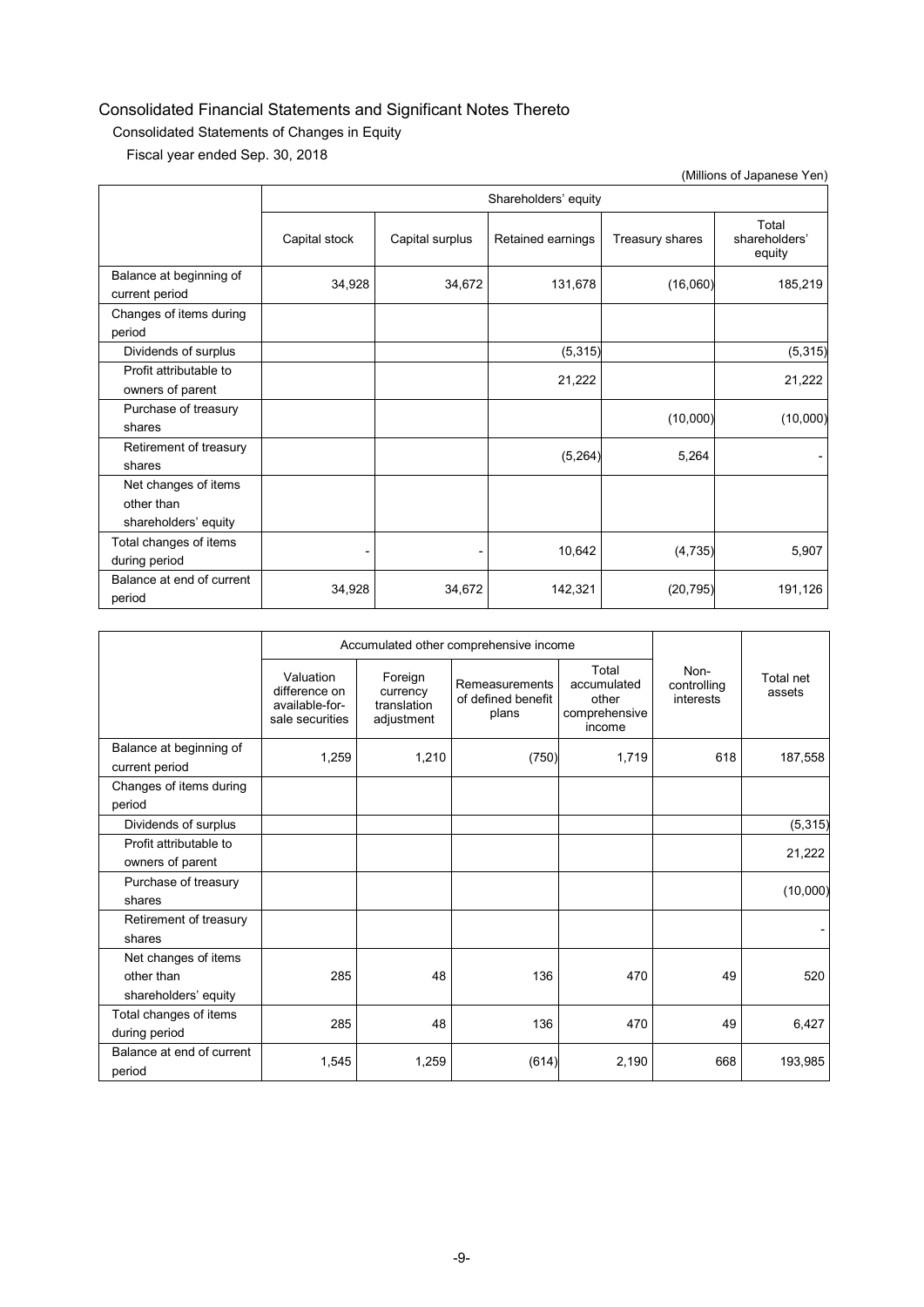### Consolidated Statements of Changes in Equity

Fiscal year ended Sep. 30, 2019

|                                                            |               |                      |                   |                 | (Millions of Japanese Yen)       |  |  |  |
|------------------------------------------------------------|---------------|----------------------|-------------------|-----------------|----------------------------------|--|--|--|
|                                                            |               | Shareholders' equity |                   |                 |                                  |  |  |  |
|                                                            | Capital stock | Capital surplus      | Retained earnings | Treasury shares | Total<br>shareholders'<br>equity |  |  |  |
| Balance at beginning of<br>current period                  | 34,928        | 34,672               | 142,321           | (20, 795)       | 191,126                          |  |  |  |
| Changes of items during<br>period                          |               |                      |                   |                 |                                  |  |  |  |
| Dividends of surplus                                       |               |                      | (6, 202)          |                 | (6, 202)                         |  |  |  |
| Profit attributable to<br>owners of parent                 |               |                      | 19,918            |                 | 19,918                           |  |  |  |
| Purchase of treasury<br>shares                             |               |                      |                   |                 |                                  |  |  |  |
| Retirement of treasury<br>shares                           |               |                      |                   |                 |                                  |  |  |  |
| Net changes of items<br>other than<br>shareholders' equity |               |                      |                   |                 |                                  |  |  |  |
| Total changes of items<br>during period                    |               |                      | 13,715            |                 | 13,715                           |  |  |  |
| Balance at end of current<br>period                        | 34,928        | 34,672               | 156,036           | (20, 795)       | 204,842                          |  |  |  |

|                                           |                                                                 | Accumulated other comprehensive income           |                                               |                                                          |                                  |                     |
|-------------------------------------------|-----------------------------------------------------------------|--------------------------------------------------|-----------------------------------------------|----------------------------------------------------------|----------------------------------|---------------------|
|                                           | Valuation<br>difference on<br>available-for-<br>sale securities | Foreign<br>currency<br>translation<br>adjustment | Remeasurements<br>of defined benefit<br>plans | Total<br>accumulated<br>other<br>comprehensive<br>income | Non-<br>controlling<br>interests | Total net<br>assets |
| Balance at beginning of<br>current period | 1,545                                                           | 1,259                                            | (614)                                         | 2,190                                                    | 668                              | 193,985             |
| Changes of items during<br>period         |                                                                 |                                                  |                                               |                                                          |                                  |                     |
| Dividends of surplus                      |                                                                 |                                                  |                                               |                                                          |                                  | (6, 202)            |
| Profit attributable to                    |                                                                 |                                                  |                                               |                                                          |                                  | 19,918              |
| owners of parent                          |                                                                 |                                                  |                                               |                                                          |                                  |                     |
| Purchase of treasury                      |                                                                 |                                                  |                                               |                                                          |                                  |                     |
| shares                                    |                                                                 |                                                  |                                               |                                                          |                                  |                     |
| Retirement of treasury                    |                                                                 |                                                  |                                               |                                                          |                                  |                     |
| shares                                    |                                                                 |                                                  |                                               |                                                          |                                  |                     |
| Net changes of items                      |                                                                 |                                                  |                                               |                                                          |                                  |                     |
| other than                                | (800)                                                           | (3, 136)                                         | (138)                                         | (4,075)                                                  | 21                               | (4,054)             |
| shareholders' equity                      |                                                                 |                                                  |                                               |                                                          |                                  |                     |
| Total changes of items                    |                                                                 |                                                  |                                               |                                                          |                                  |                     |
| during period                             | (800)                                                           | (3, 136)                                         | (138)                                         | (4,075)                                                  | 21                               | 9,661               |
| Balance at end of current<br>period       | 744                                                             | (1, 877)                                         | (752)                                         | (1, 885)                                                 | 689                              | 203,647             |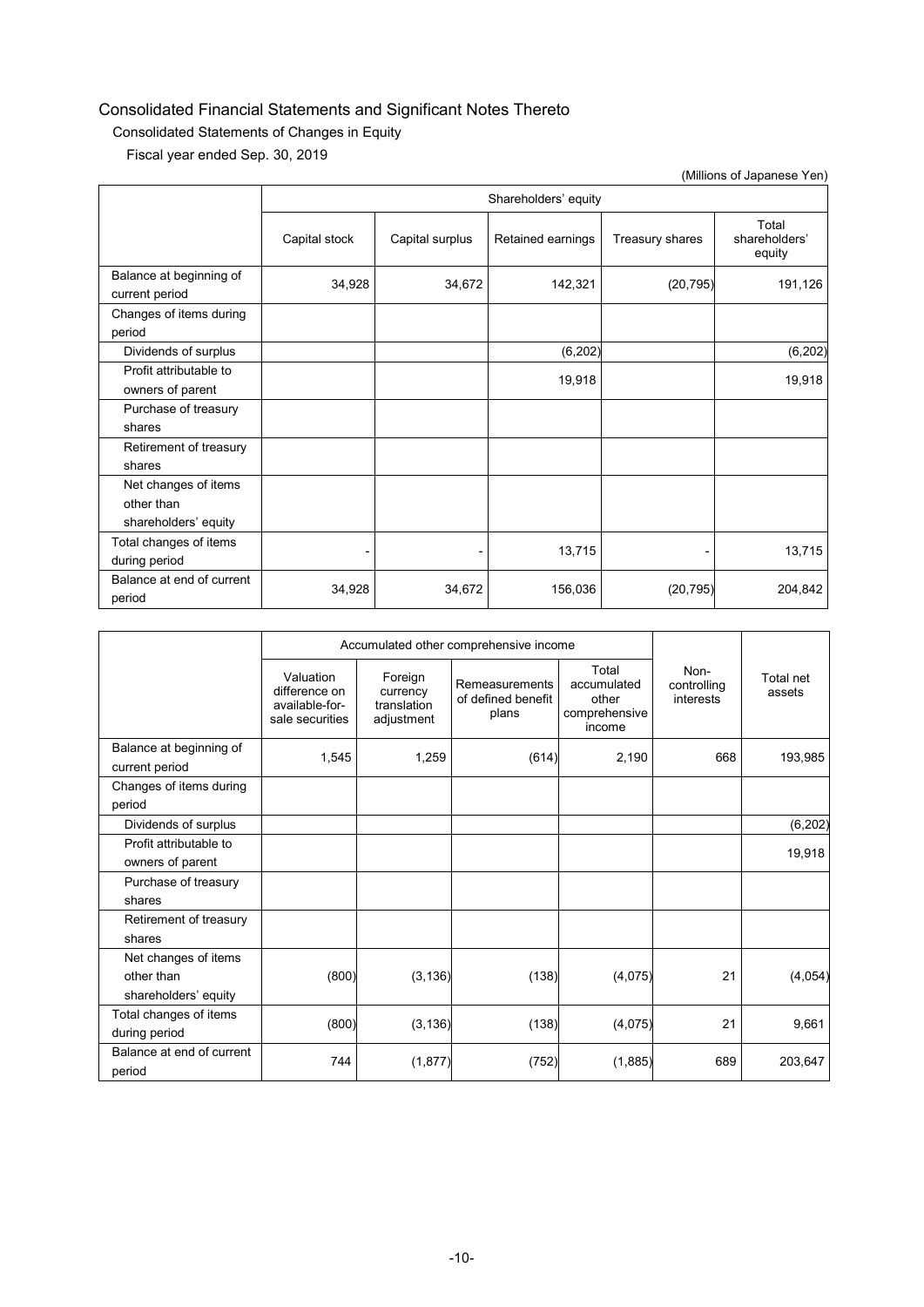Consolidated Statements of Cash Flows

|                                                                                  | Fiscal year ended<br>Sep. 30, 2018 | Fiscal year ended<br>Sep. 30, 2019 |
|----------------------------------------------------------------------------------|------------------------------------|------------------------------------|
| Cash flows from operating activities                                             |                                    |                                    |
| Profit before income taxes                                                       | 27,577                             | 26,220                             |
| Depreciation                                                                     | 11,335                             | 12,060                             |
| Increase (decrease) in allowance for doubtful                                    |                                    |                                    |
| accounts                                                                         | 3                                  | 22                                 |
| Increase (decrease) in provision for bonuses                                     | 567                                | (321)                              |
| Increase (decrease) in net defined benefit                                       | 556                                | 312                                |
| liability                                                                        |                                    |                                    |
| Interest and dividend income                                                     | (241)                              | (291)                              |
| Interest expenses                                                                | 65                                 | 55                                 |
| Foreign exchange losses (gains)                                                  | (99)                               | (11)                               |
| Share of loss (profit) of entities accounted for                                 | (119)                              | (225)                              |
| using equity method                                                              |                                    |                                    |
| Loss on retirement of property, plant and                                        | 50                                 | 35                                 |
| equipment                                                                        |                                    |                                    |
| Loss (gain) on sales of property, plant and                                      | 19                                 | $12 \overline{ }$                  |
| equipment<br>Decrease (increase) in notes and accounts                           |                                    |                                    |
| receivable - trade                                                               | (2, 324)                           | (721)                              |
| Decrease (increase) in inventories                                               | (2,749)                            | (3,969)                            |
| Increase (decrease) in notes and accounts                                        |                                    |                                    |
| payable - trade                                                                  | (2,665)                            | 2,274                              |
| Other, net                                                                       | (656)                              | 1,476                              |
| Subtotal                                                                         | 31,319                             | 36,931                             |
| Interest and dividend income received                                            | 234                                | 282                                |
| Interest expenses paid                                                           | (65)                               | (55)                               |
| Income taxes (paid) refund                                                       | (7,908)                            | (6, 282)                           |
| Net cash provided by (used in) operating                                         | 23,579                             | 30,875                             |
| activities                                                                       |                                    |                                    |
| Cash flows from investing activities                                             |                                    |                                    |
| Net decrease (increase) in time deposits                                         | 7,876                              | (310)                              |
| Purchase of securities                                                           |                                    | (3,659)                            |
| Proceeds from redemption of securities                                           |                                    | 3,000                              |
| Purchase of property, plant and equipment                                        | (12, 755)                          | (13, 984)                          |
| Proceeds from sales of property, plant and                                       | 97                                 | 136                                |
| equipment                                                                        |                                    |                                    |
| Purchase of intangible assets<br>Purchase of shares of subsidiaries resulting in | (490)                              | (483)                              |
|                                                                                  | (3,916)                            |                                    |
| change in scope of consolidation<br>Payments for investments in capital of       |                                    |                                    |
| subsidiaries and associates                                                      |                                    | (679)                              |
| Other, net                                                                       | 307                                | (105)                              |
| Net cash provided by (used in) investing                                         |                                    |                                    |
| activities                                                                       | (8,880)                            | (16,086)                           |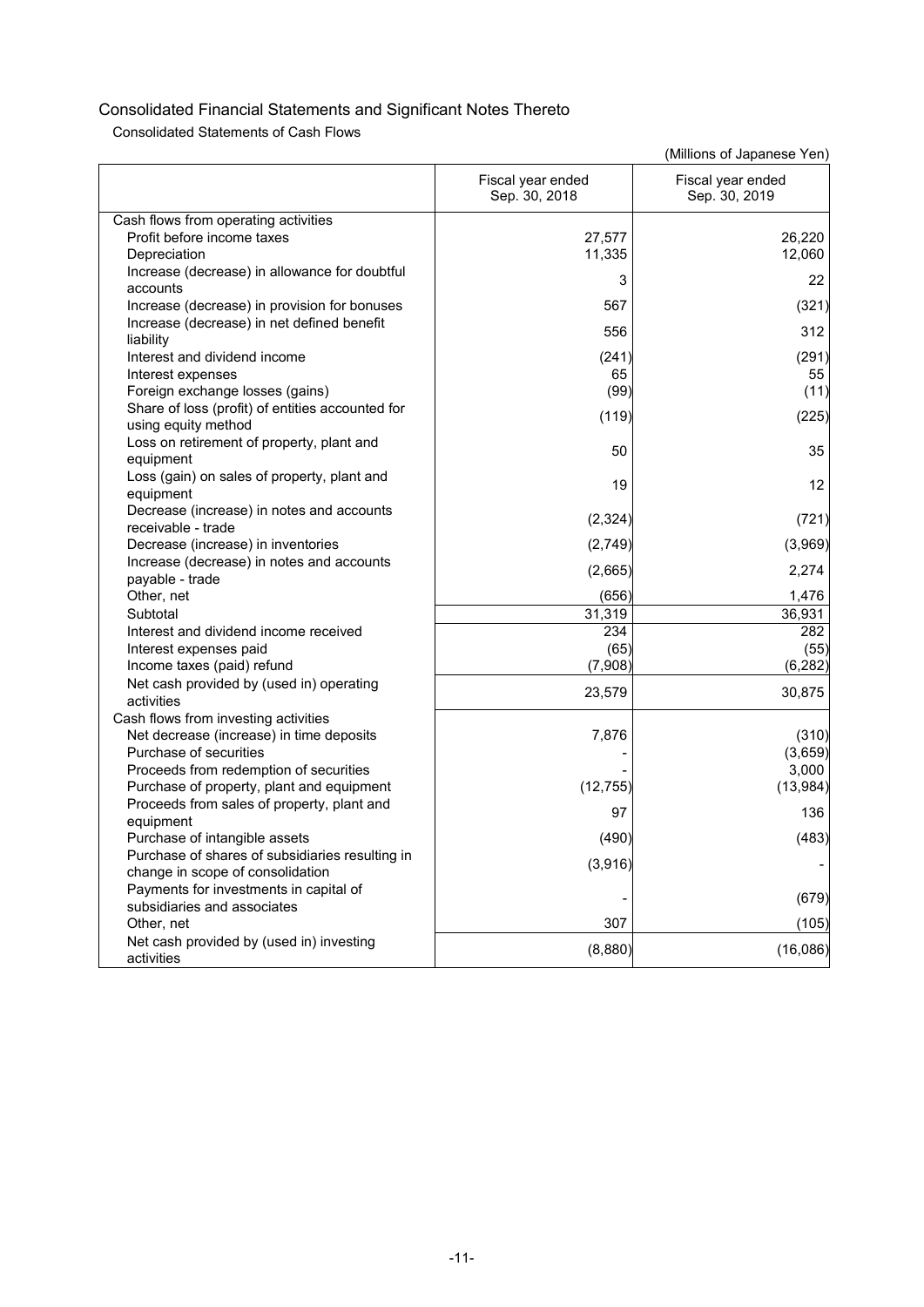|                                                                |                                    | (Millions of Japanese Yen)         |
|----------------------------------------------------------------|------------------------------------|------------------------------------|
|                                                                | Fiscal year ended<br>Sep. 30, 2018 | Fiscal year ended<br>Sep. 30, 2019 |
| Cash flows from financing activities                           |                                    |                                    |
| Net increase (decrease) in short-term loans<br>payable         | (591)                              | (174)                              |
| Proceeds from long-term loans payable                          | 3,008                              | 3,000                              |
| Repayments of long-term loans payable                          | (3, 195)                           | (3, 178)                           |
| Purchase of treasury shares                                    | (10, 103)                          |                                    |
| Cash dividends paid                                            | (5, 304)                           | (6, 210)                           |
| Other, net                                                     | (136)                              | (118)                              |
| Net cash provided by (used in) financing<br>activities         | (16, 323)                          | (6,681)                            |
| Effect of exchange rate change on cash and cash<br>equivalents | 61                                 | (1, 410)                           |
| Net increase (decrease) in cash and cash<br>equivalents        | (1, 561)                           | 6,697                              |
| Cash and cash equivalents at beginning of period               | 63,385                             | 61,824                             |
| Cash and cash equivalents at end of period                     | 61,824                             | 68,521                             |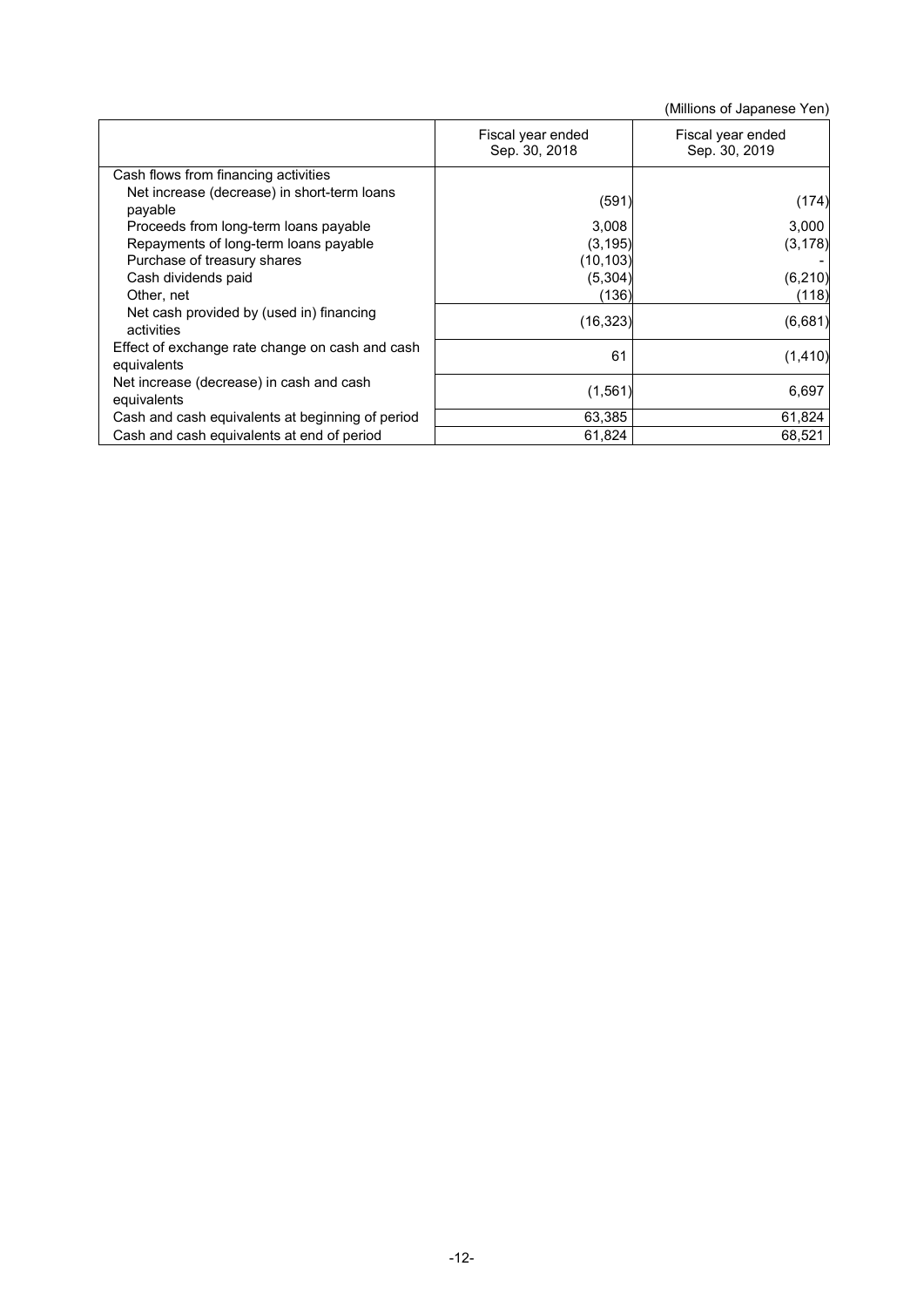## **Segment and Other Information**

### 1. Summary of Reportable Segments

The Company's reportable segments are components of the Company for which separate financial information is available. These segments are subject to periodic examinations to enable the Company's board of directors to decide how to allocate resources and assess performance.

The Company's business divisions are based on product and service categories. Each of the divisions conducts business based on comprehensive strategies formulated for the products and services it handles. Therefore, the Company's business segments based on the products and services handled by each of the divisions comprise its three principal reportable segments, which are Electron Tube, Opto-semiconductor, and Imaging and Measurement Instruments.

The Electron Tube business segment manufactures and sells photomultiplier tubes (PMTs), light sources and imaging devices. The Opto-semiconductor business segment manufactures and sells opto-semiconductor devices. The Imaging and Measurement Instruments business segment manufactures and sells image processing and measurement systems.

## 2. Method for Calculating the Sales, Profit (Loss), Assets, Liabilities, and Other Items for Reportable **Segments**

Figures for income in reportable segments are on an operating profit basis. Intersegment sales and transfers are based on prevailing market prices.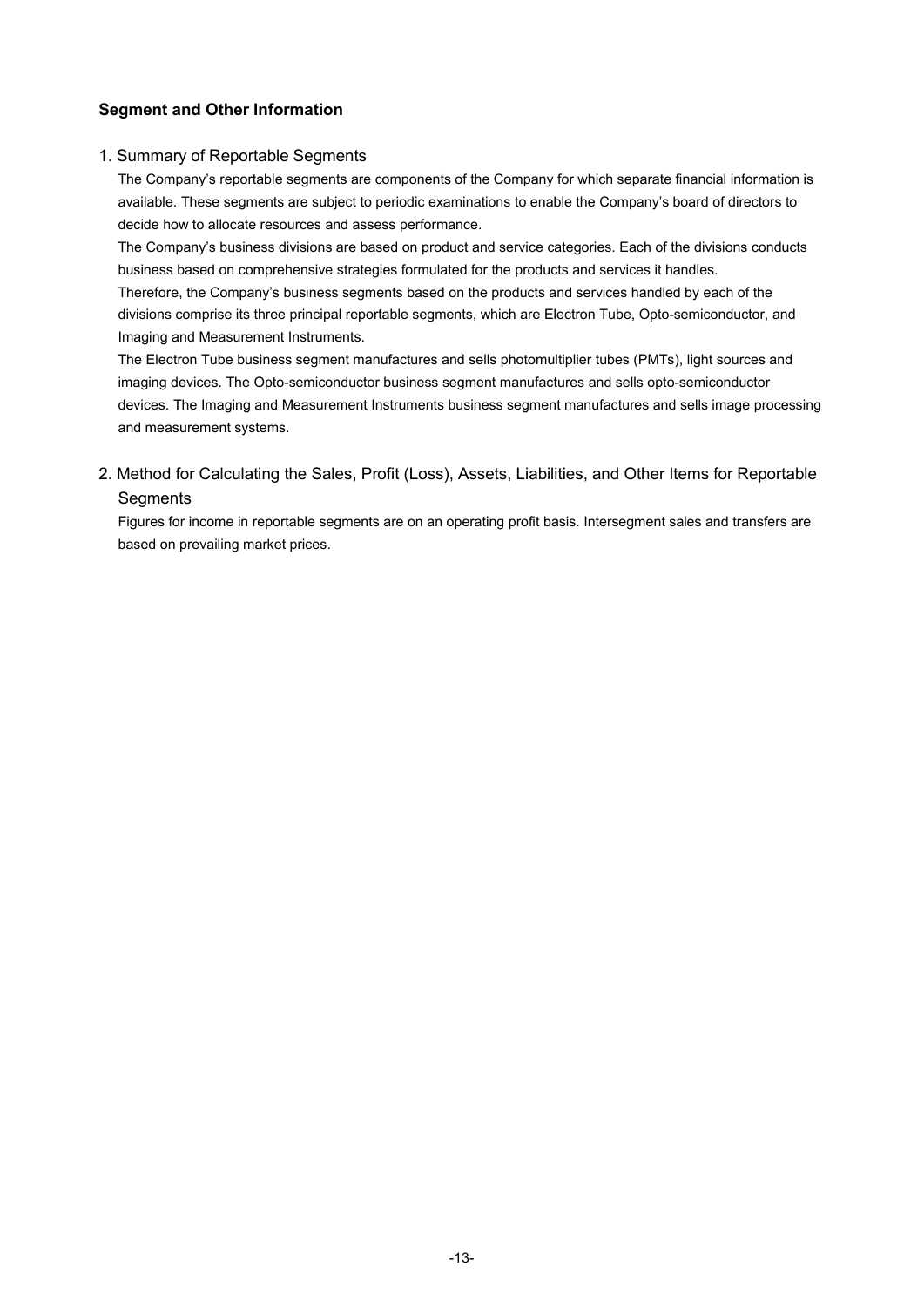# 3. Information on the Amounts of Sales, Profit (Loss), Assets, Liabilities, and Other Items for Reportable Segments

|                                                                                   |                  |                        |                                           |         |                   |         |                         | (Millions of Japanese Yen) |
|-----------------------------------------------------------------------------------|------------------|------------------------|-------------------------------------------|---------|-------------------|---------|-------------------------|----------------------------|
|                                                                                   |                  | Reportable Segment     |                                           |         |                   |         |                         | Consolidated               |
|                                                                                   | Electron<br>Tube | Opto-<br>semiconductor | Imaging and<br>Measurement<br>Instruments | Total   | Other<br>(Note 1) | Total   | Adjustments<br>(Note 2) | total<br>(Note 3)          |
| Net sales                                                                         |                  |                        |                                           |         |                   |         |                         |                            |
| Outside customers                                                                 | 56,184           | 66,569                 | 17,145                                    | 139,898 | 4,439             | 144,338 |                         | 144,338                    |
| Intersegment                                                                      | 1,596            | 924                    | 24                                        | 2,545   | 677               | 3,222   | (3,222)                 |                            |
| Total net sales                                                                   | 57,781           | 67,494                 | 17,169                                    | 142,444 | 5,116             | 147,561 | (3,222)                 | 144,338                    |
| Segment profit                                                                    | 19,697           | 21,320                 | 3,584                                     | 44,602  | 69                | 44,671  | (17, 407)               | 27,263                     |
| Segment assets                                                                    | 52,386           | 53,938                 | 14,005                                    | 120,329 | 6,924             | 127,254 | 117,660                 | 244,914                    |
| Other items                                                                       |                  |                        |                                           |         |                   |         |                         |                            |
| Depreciation and<br>amortization                                                  | 3,719            | 4,055                  | 902                                       | 8,677   | 366               | 9,043   | 2,180                   | 11,224                     |
| Amortization of<br>goodwill                                                       | 153              | $\blacksquare$         |                                           | 153     | ۰                 | 153     | 9                       | 162                        |
| Increase in property,<br>plant and equipment<br>and intangible assets<br>(Note 4) | 2,348            | 5,086                  | 743                                       | 8,177   | 512               | 8,689   | 6,023                   | 14,712                     |

#### Fiscal year ended September 30, 2018 (From Oct. 1, 2017 through Sep. 30, 2018)

Notes:

1. The "Other" classification encompasses business segments not included in the reportable segments, and is the semiconductor laser business, hotel operations run by Iwata Grand Hotel Inc., a subsidiary, and business relating to the proprietary products of Beijing Hamamatsu Photon Techniques, Inc., which is also a subsidiary.

#### 2.

- (1) Adjustment of segment profit of negative JPY 17,407 million represents intersegment transactions of negative JPY 1,445 million and unallocated corporate expenses of negative JPY 15,962 million. Corporate expenses mainly consist of general and administrative expenses and basic research expenses that are unattributable to reportable segments.
- (2) Adjustment of segment assets of JPY 117,660 million consists of common assets that are not distributed to reportable segments.
- (3) Adjustment of depreciation and amortization of JPY 2,180 million is depreciation and amortization of common assets that are not distributed to reportable segments.
- (4) Adjustment of amortization of goodwill of JPY 9 million is amortization of goodwill that is not distributed to reportable segments.
- (5) Adjustment of increase in property, plant and equipment and intangible assets of JPY 6,023 million is an increase in common non-current assets that are not distributed to reportable segments.
- 3. Segment profit has been reconciled with operating profit presented in the consolidated financial statements.
- 4. Increase in property, plant and equipment and intangible assets does not include the increase arising from newly consolidated subsidiaries.
- 5. The Group has applied the "Partial Amendments to Accounting Standard for Tax Effect Accounting" (ASBJ Statement No. 28, February 16, 2018) and relevant Guidances effective from the beginning of this fiscal year and changed the presentation. Accordingly, for the assets for each segment in the previous fiscal year, we used figures after the reclassification to reflect the change in presentation.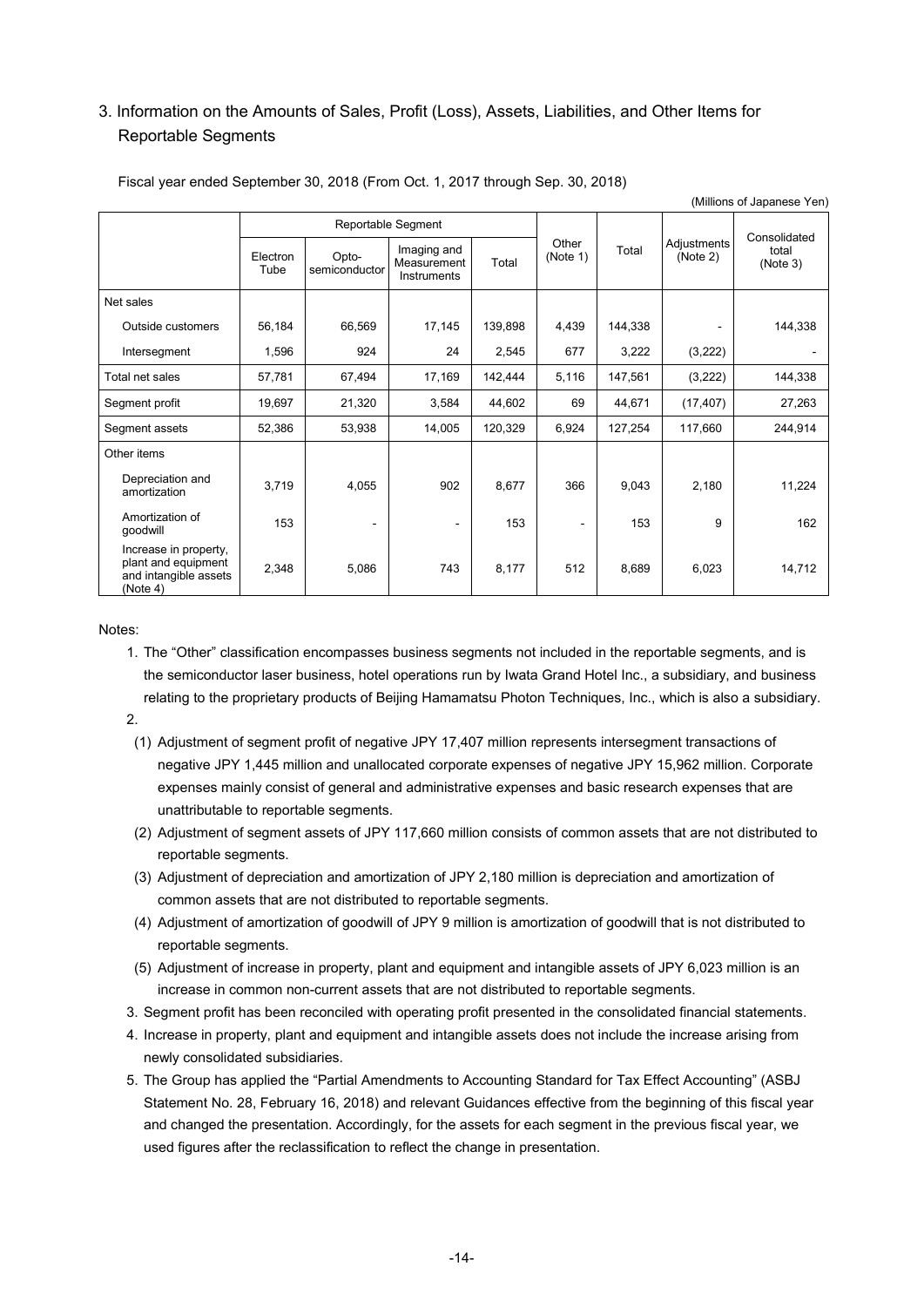#### Fiscal year ended September 30, 2019 (From Oct. 1, 2018 through Sep. 30, 2019)

|                                                                       |                  |                        |                                           |         |                   |         |                         | $\frac{1}{2}$     |
|-----------------------------------------------------------------------|------------------|------------------------|-------------------------------------------|---------|-------------------|---------|-------------------------|-------------------|
|                                                                       |                  |                        | Reportable Segment                        |         |                   |         |                         | Consolidated      |
|                                                                       | Electron<br>Tube | Opto-<br>semiconductor | Imaging and<br>Measurement<br>Instruments | Total   | Other<br>(Note 1) | Total   | Adjustments<br>(Note 2) | total<br>(Note 3) |
| Net sales                                                             |                  |                        |                                           |         |                   |         |                         |                   |
| Outside customers                                                     | 58,005           | 64,867                 | 18,315                                    | 141,187 | 4,724             | 145,912 |                         | 145,912           |
| Intersegment                                                          | 1,587            | 1,138                  | 96                                        | 2,823   | 848               | 3,672   | (3,672)                 |                   |
| Total net sales                                                       | 59,593           | 66,006                 | 18,412                                    | 144,011 | 5,573             | 149,584 | (3,672)                 | 145,912           |
| Segment profit (loss)                                                 | 20,501           | 18,554                 | 3,685                                     | 42,741  | (197)             | 42,544  | (17, 140)               | 25,403            |
| Segment assets                                                        | 54,891           | 59,769                 | 13,160                                    | 127,821 | 6,891             | 134,712 | 124,982                 | 259,694           |
| Other items                                                           |                  |                        |                                           |         |                   |         |                         |                   |
| Depreciation and<br>amortization                                      | 3,632            | 4,090                  | 898                                       | 8,621   | 494               | 9,115   | 2,841                   | 11,957            |
| Amortization of<br>goodwill                                           | 152              | $\blacksquare$         | $\blacksquare$                            | 152     | ۰                 | 152     |                         | 152               |
| Increase in property,<br>plant and equipment<br>and intangible assets | 5,420            | 8,436                  | 791                                       | 14,648  | 441               | 15,090  | 2,801                   | 17,891            |

(Millions of Japanese Yen)

Notes:

- 1. The "Other" classification encompasses business segments not included in the reportable segments, and is the semiconductor laser business, hotel operations run by Iwata Grand Hotel Inc., a subsidiary, and business relating to the proprietary products of Beijing Hamamatsu Photon Techniques, Inc., which is also a subsidiary.
- 2.
	- (1) Adjustment of segment profit (loss) of negative JPY 17,140 million represents intersegment transactions of negative JPY 1,560 million and unallocated corporate expenses of negative JPY 15,580 million. Corporate expenses mainly consist of general and administrative expenses and basic research expenses that are unattributable to reportable segments.
	- (2) Adjustment of segment assets of JPY 124,982 million consists of common assets that are not distributed to reportable segments.
	- (3) Adjustment of depreciation and amortization of JPY 2,841 million is depreciation and amortization of common assets that are not distributed to reportable segments.
	- (4) Adjustment of increase in property, plant and equipment and intangible assets of JPY 2,801 million is an increase in common non-current assets that are not distributed to reportable segments.
- 3. Segment profit (loss) has been reconciled with operating profit presented in the consolidated financial statements.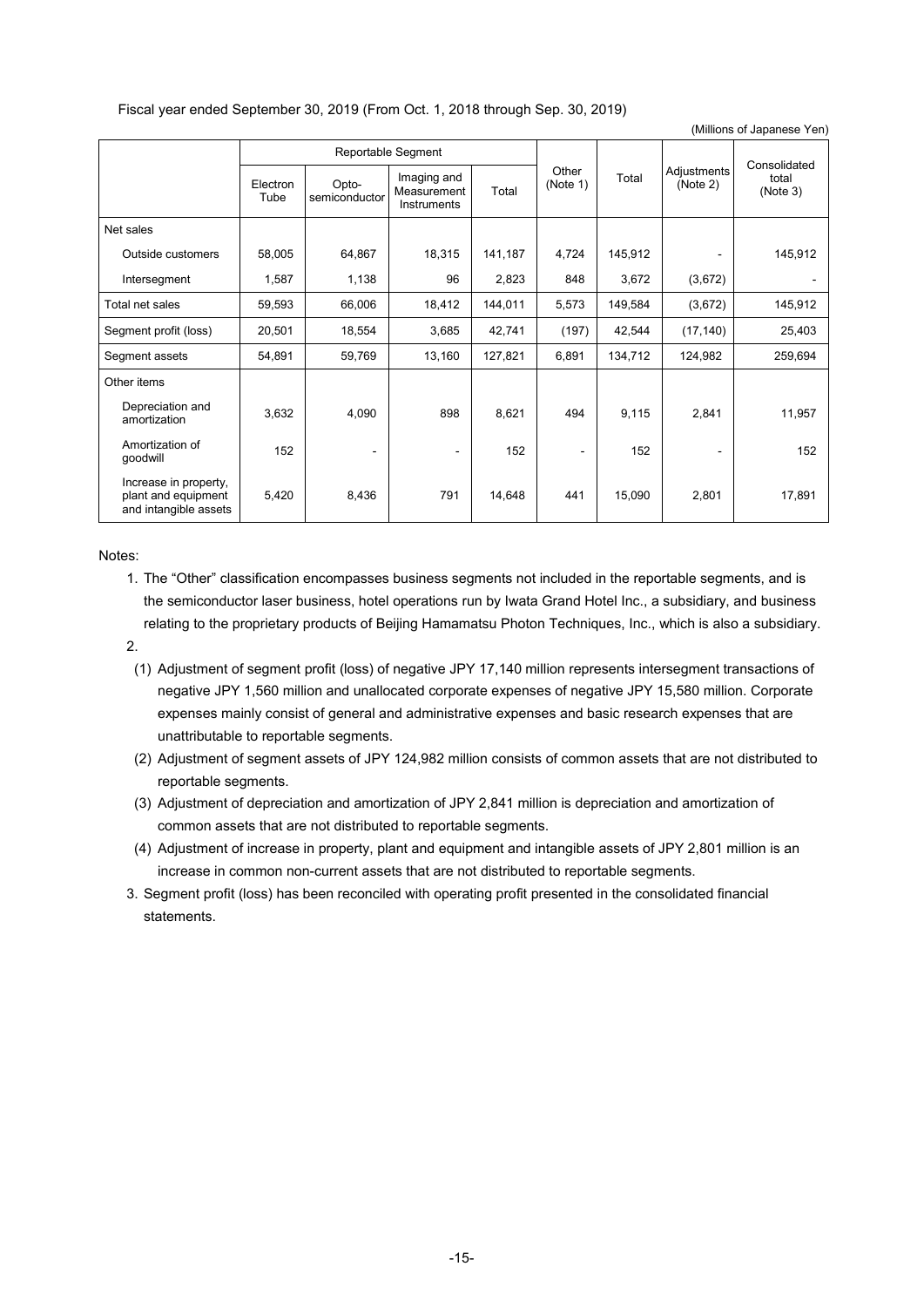## **Per Share Information**

(Japanese Yen)

|                      | Fiscal year ended September 30,<br>2018<br>(From Oct. 1, 2017 through Sep.<br>30, 2018 | Fiscal year ended September 30,<br>2019<br>(From Oct. 1, 2018 through Sep.<br>30.2019 |
|----------------------|----------------------------------------------------------------------------------------|---------------------------------------------------------------------------------------|
| Net assets per share | 1.248.84                                                                               | 1,311.11                                                                              |
| Earnings per share   | 136.50                                                                                 | 128.67                                                                                |

Notes:

- 1. There are no latent shares, and no figures for the diluted earnings per share have been disclosed.
- 2. Basis for calculations of earnings per share is as follows.

|                                                                                       |                                                                                        | (Millions of Japanese Yen)                                                             |
|---------------------------------------------------------------------------------------|----------------------------------------------------------------------------------------|----------------------------------------------------------------------------------------|
|                                                                                       | Fiscal year ended September 30,<br>2018<br>(From Oct. 1, 2017 through Sep.<br>30, 2018 | Fiscal year ended September 30,<br>2019<br>(From Oct. 1, 2018 through Sep.<br>30, 2019 |
| Profit attributable to owners of parent                                               | 21,222                                                                                 | 19,918                                                                                 |
| Value not attributed to common stock                                                  |                                                                                        |                                                                                        |
| Profit attributable to owners of parent<br>attributed to common stock                 | 21.222                                                                                 | 19.918                                                                                 |
| Average number of common stock<br>outstanding during the period (Thousands<br>shares) | 155.473                                                                                | 154.797                                                                                |

Important Subsequent Events Not applicable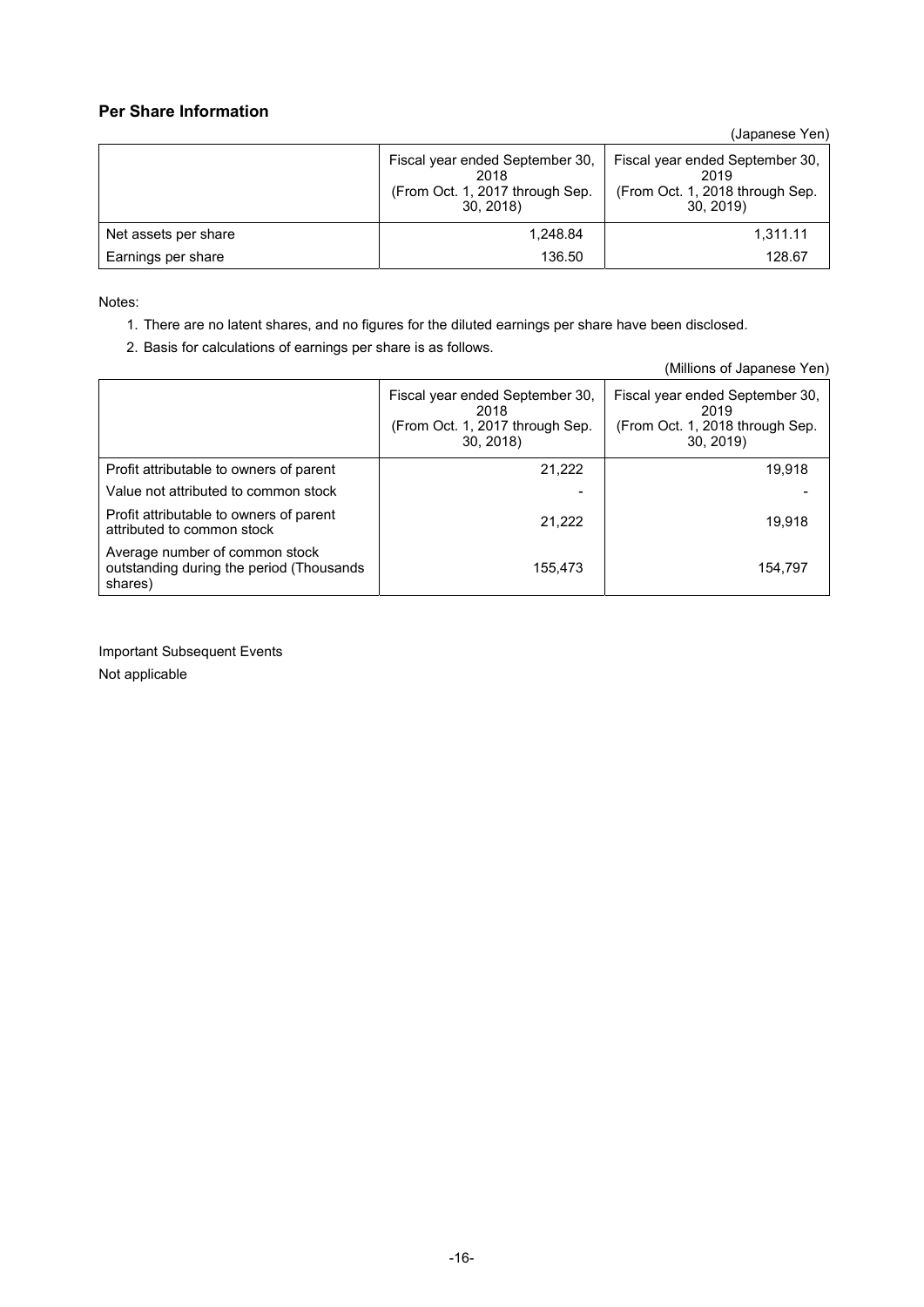Non-consolidated Balance Sheets

|                                            | As of<br>Sep. 30, 2018 | As of<br>Sep. 30, 2019 |
|--------------------------------------------|------------------------|------------------------|
| Assets                                     |                        |                        |
| <b>Current assets</b>                      |                        |                        |
| Cash and deposits                          | 53,599                 | 54,453                 |
| Notes receivable - trade                   | 6,282                  | 5,452                  |
| Accounts receivable - trade                | 23,440                 | 27,080                 |
| <b>Securities</b>                          |                        | 3,000                  |
| Merchandise and finished goods             | 2,855                  | 3,105                  |
| Work in process                            | 17,327                 | 18,657                 |
| Raw materials and supplies                 | 6,841                  | 7,761                  |
| Accounts receivable - other                | 3,907                  | 3,168                  |
| Other                                      | 237                    | 429                    |
| Allowance for doubtful accounts            | (33)                   | (35)                   |
| Total current assets                       | 114,458                | 123,075                |
| Non-current assets                         |                        |                        |
| Property, plant and equipment              |                        |                        |
| <b>Buildings</b>                           | 27,413                 | 28,985                 |
| <b>Structures</b>                          | 1,727                  | 1,798                  |
| Machinery and equipment                    | 11,496                 | 10,921                 |
| Vehicles                                   | 19                     | 28                     |
| Tools, furniture and fixtures              | 3,152                  | 3,326                  |
| Land                                       | 14,785                 | 14,957                 |
| Leased assets                              | 245                    | 193                    |
| Construction in progress                   | 3,784                  | 8,213                  |
| Total property, plant and equipment        | 62,624                 | 68,425                 |
| Intangible assets                          |                        |                        |
| Patent right                               | 138                    | 96                     |
| Software                                   | 638                    | 560                    |
| Other                                      | 16                     | 20                     |
| Total intangible assets                    | 793                    | 677                    |
| Investments and other assets               |                        |                        |
| Investment securities                      | 2,992                  | 1,891                  |
| Shares of subsidiaries and associates      | 8,381                  | 8,381                  |
| Investments in capital                     |                        |                        |
| Investments in capital of subsidiaries and |                        |                        |
| associates                                 | 1,414                  | 1,414                  |
| Deferred tax assets                        | 8,746                  | 9,126                  |
| Real estate for investment                 | 362                    | 283                    |
| Other                                      | 543                    | 439                    |
| Allowance for doubtful accounts            | (19)                   | (19)                   |
| Total investments and other assets         | 22,422                 | 21,518                 |
| Total non-current assets                   | 85,840                 | 90,622                 |
| <b>Total assets</b>                        | 200,298                | 213,697                |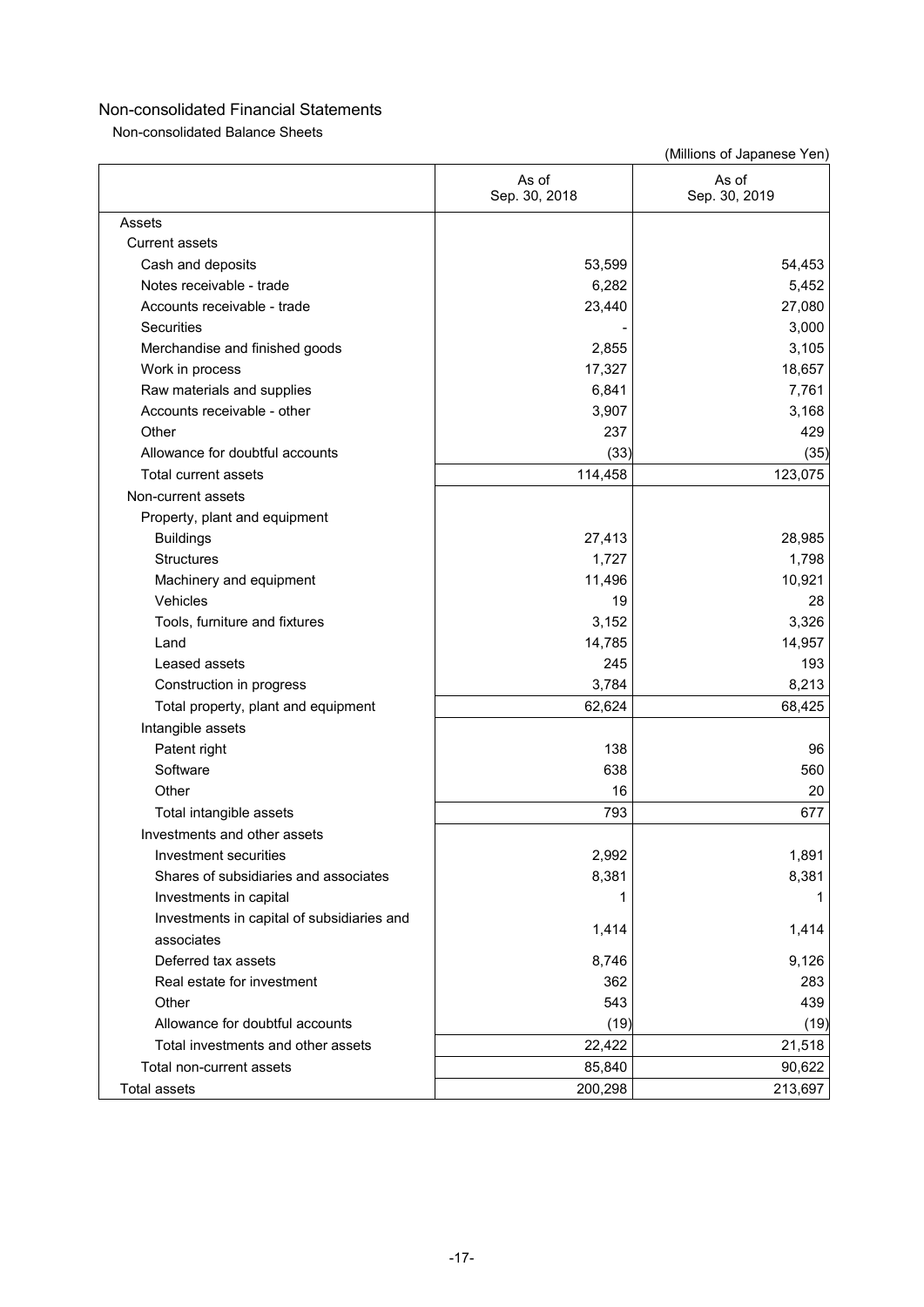Non-consolidated Balance Sheets

|                                                 | As of<br>Sep. 30, 2018 | As of<br>Sep. 30, 2019 |
|-------------------------------------------------|------------------------|------------------------|
| Liabilities                                     |                        |                        |
| <b>Current liabilities</b>                      |                        |                        |
| Electronically recorded obligations - operating | 6,266                  | 5,771                  |
| Accounts payable - trade                        | 5,214                  | 5,431                  |
| Current portion of long-term loans payable      | 3,000                  |                        |
| Lease obligations                               | 84                     | 82                     |
| Accounts payable - other                        | 2,470                  | 3,453                  |
| Accrued expenses                                | 1,223                  | 1,006                  |
| Income taxes payable                            | 2,412                  | 2,604                  |
| Advances received                               | 32                     | 22                     |
| Deposits received                               | 473                    | 302                    |
| Provision for bonuses                           | 4,485                  | 4,140                  |
| Electronically recorded obligations-facilities  | 2,841                  | 5,511                  |
| Deposits received from employees                | 2,040                  | 2,350                  |
| Other                                           | 180                    |                        |
| <b>Total current liabilities</b>                | 30,725                 | 30,683                 |
| Non-current liabilities                         |                        |                        |
| Long-term loans payable                         | 3,000                  | 6,000                  |
| Lease obligations                               | 184                    | 132                    |
| Reserve for loss on dissolution of employees'   |                        |                        |
| pension fund                                    | 529                    | 519                    |
| Provision for retirement benefits               | 6,051                  | 6,329                  |
| Asset retirement obligations                    | 246                    | 250                    |
| Other                                           | 315                    | 212                    |
| Total non-current liabilities                   | 10,327                 | 13,444                 |
| <b>Total liabilities</b>                        | 41,053                 | 44,128                 |
| Net assets                                      |                        |                        |
| Shareholders' equity                            |                        |                        |
| Capital stock                                   | 34,928                 | 34,928                 |
| Capital surplus                                 |                        |                        |
| Legal capital surplus                           | 34,636                 | 34,636                 |
| Total capital surpluses                         | 34,636                 | 34,636                 |
| Retained earnings                               |                        |                        |
| Legal retained earnings                         | 695                    | 695                    |
| Other retained earnings                         |                        |                        |
| Reserve for special depreciation                | 9                      | 5                      |
| Reserve for dividends                           | 4,500                  | 6,500                  |
| General reserve                                 | 82,600                 | 91,600                 |
| Retained earnings brought forward               | 21,121                 | 21,249                 |
| Total retained earnings                         | 108,926                | 120,050                |
| Treasury shares                                 | (20, 791)              | (20, 791)              |
| Total shareholders' equity                      | 157,700                | 168,824                |
| Valuation and translation adjustments           |                        |                        |
| Valuation difference on available-for-sale      |                        |                        |
| securities                                      | 1,545                  | 744                    |
| Total valuation and translation adjustments     | 1,545                  | 744                    |
| Total net assets                                | 159,245                | 169,569                |
| Total liabilities and net assets                | 200,298                | 213,697                |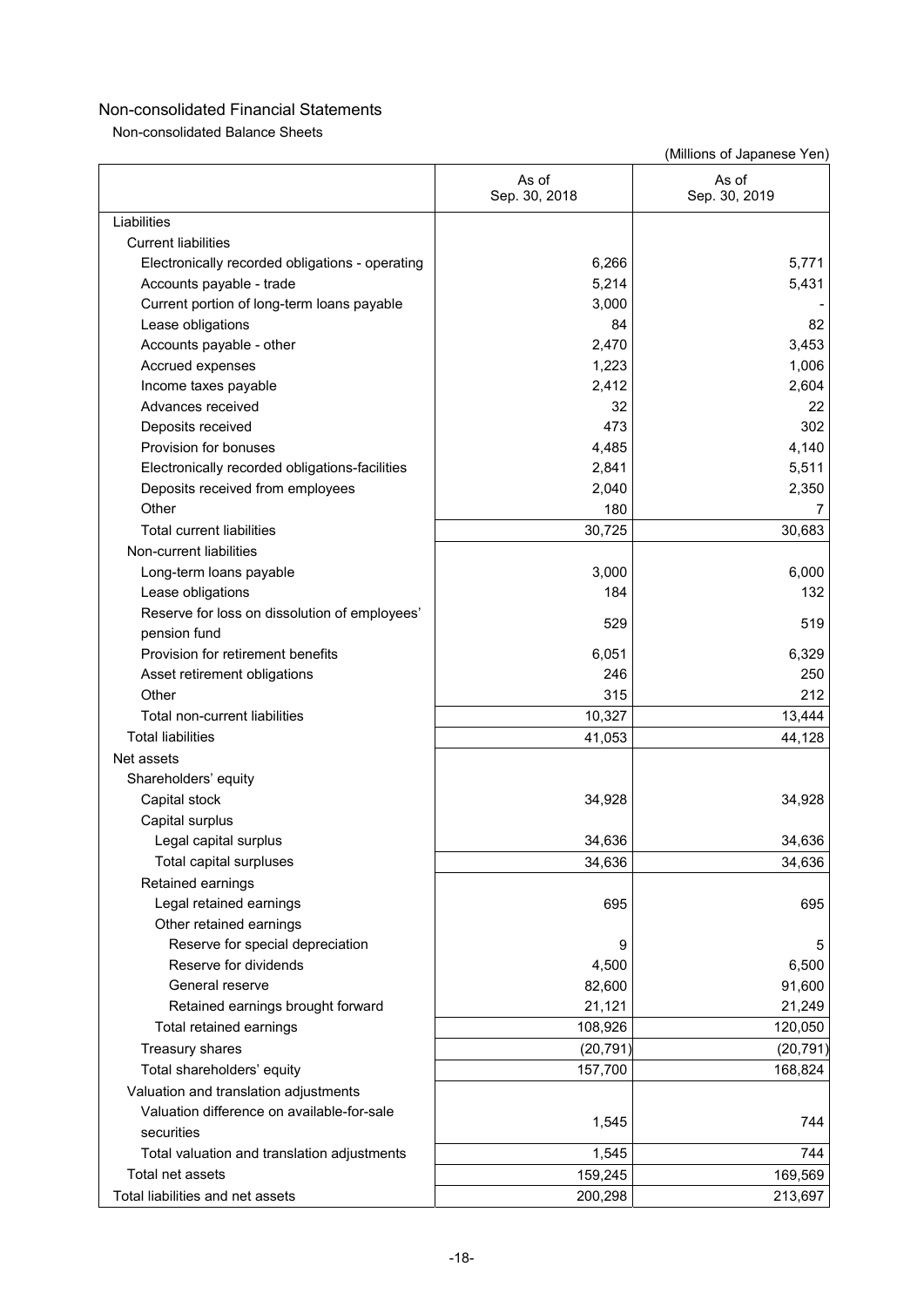Non-consolidated Statements of Income

|                                                 | Fiscal year ended<br>Sep. 30, 2018 | Fiscal year ended<br>Sep. 30, 2019 |
|-------------------------------------------------|------------------------------------|------------------------------------|
| Net sales                                       | 116,323                            | 119,763                            |
| Cost of sales                                   | 67,337                             | 70,044                             |
| Gross profit                                    | 48,986                             | 49,718                             |
| Selling, general and administrative expenses    | 31,378                             | 32,236                             |
| Operating profit                                | 17,607                             | 17,482                             |
| Non-operating income                            |                                    |                                    |
| Interest income                                 | 5                                  | 4                                  |
| Dividend income                                 | 3,459                              | 3,944                              |
| Rent of real estate for investment              | 33                                 | 51                                 |
| Miscellaneous income                            | 537                                | 510                                |
| Total non-operating income                      | 4,035                              | 4,510                              |
| Non-operating expenses                          |                                    |                                    |
| Interest expenses                               | 37                                 | 35                                 |
| Rent expenses on real estates                   | 106                                | 124                                |
| Foreign exchange losses                         | 28                                 | 27                                 |
| Commission for purchase of treasury shares      | 103                                |                                    |
| Miscellaneous loss                              | 42                                 | 33                                 |
| Total non-operating expenses                    | 319                                | 220                                |
| Ordinary profit                                 | 21,323                             | 21,771                             |
| Extraordinary income                            |                                    |                                    |
| Gain on sales of non-current assets             | 18                                 | 20                                 |
| Subsidy income                                  | 277                                | 113                                |
| Gain on sales of investment securities          | 16                                 |                                    |
| Insurance income                                | 266                                |                                    |
| Total extraordinary income                      | 578                                | 134                                |
| <b>Extraordinary losses</b>                     |                                    |                                    |
| Loss on sales of non-current assets             | 1                                  | 58                                 |
| Loss on retirement of non-current assets        | 44                                 | 29                                 |
| Loss on reduction of non-current assets         | 263                                | 113                                |
| Loss on disaster                                | 194                                |                                    |
| Loss on valuation of investment securities      | 5                                  | 9                                  |
| Provision for loss on dissolution of employees' | 534                                |                                    |
| pension fund                                    |                                    |                                    |
| Total extraordinary losses                      | 1,043                              | 211                                |
| Profit before income taxes                      | 20,858                             | 21,694                             |
| Income taxes - current                          | 4,517                              | 4,447                              |
| Income taxes - deferred                         | (451)                              | (79)                               |
| Total income taxes                              | 4,065                              | 4,367                              |
| Profit                                          | 16,792                             | 17,326                             |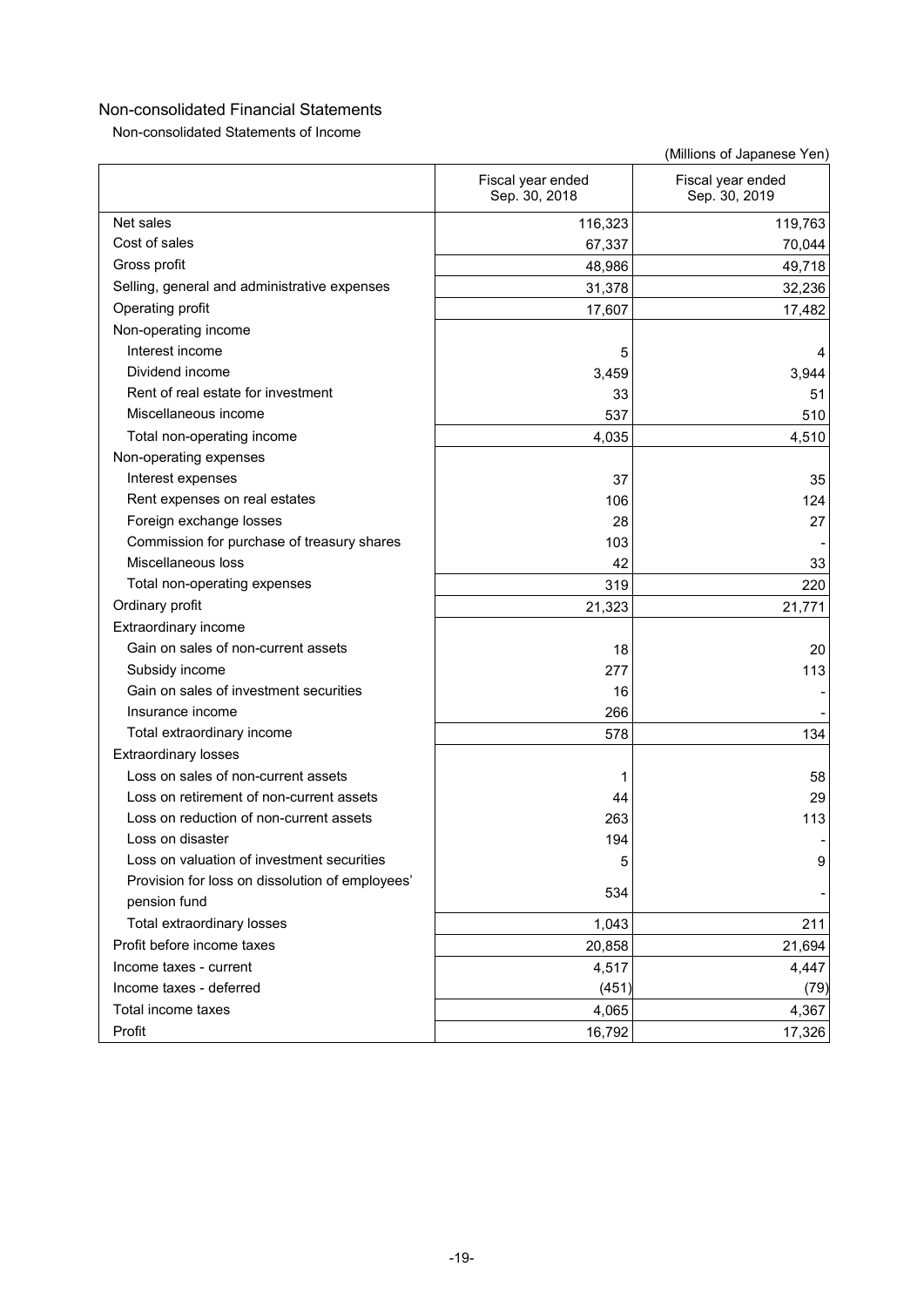# Non-consolidated Statements of Changes in Equity

Fiscal year ended Sep. 30, 2018

|                                                         |                      |                                                            |                               |                                        |                          |                         |                                            |                               | (Millions of Japanese Yen) |
|---------------------------------------------------------|----------------------|------------------------------------------------------------|-------------------------------|----------------------------------------|--------------------------|-------------------------|--------------------------------------------|-------------------------------|----------------------------|
|                                                         | Shareholders' equity |                                                            |                               |                                        |                          |                         |                                            |                               |                            |
|                                                         |                      | Capital surplus                                            |                               |                                        | Retained earnings        |                         |                                            |                               |                            |
|                                                         |                      |                                                            |                               |                                        |                          | Other retained earnings |                                            |                               |                            |
|                                                         | Capital stock        | Total<br>Legal<br>capital<br>capital<br>surplus<br>surplus | Legal<br>retained<br>earnings | Reserve for<br>special<br>depreciation | Reserve for<br>dividends | General<br>reserve      | Retained<br>earnings<br>brought<br>forward | Total<br>retained<br>earnings |                            |
| Balance at beginning of current period                  | 34,928               | 34.636                                                     | 34.636                        | 695                                    | 14                       | 4,500                   | 78,600                                     | 18,904                        | 102,713                    |
| Changes of items during period                          |                      |                                                            |                               |                                        |                          |                         |                                            |                               |                            |
| Reversal of reserve for special depreciation            |                      |                                                            |                               |                                        | (4)                      |                         |                                            | 4                             |                            |
| Provision of reserve for dividends                      |                      |                                                            |                               |                                        |                          |                         |                                            |                               |                            |
| Provision of general reserve                            |                      |                                                            |                               |                                        |                          |                         | 4,000                                      | (4,000)                       | ٠                          |
| Dividends of surplus                                    |                      |                                                            |                               |                                        |                          |                         |                                            | (2,678)                       | (2,678)                    |
| Dividends from surplus (interim dividends)              |                      |                                                            |                               |                                        |                          |                         |                                            | (2,636)                       | (2,636)                    |
| Profit                                                  |                      |                                                            |                               |                                        |                          |                         |                                            | 16,792                        | 16,792                     |
| Purchase of treasury shares                             |                      |                                                            |                               |                                        |                          |                         |                                            |                               |                            |
| Retirement of treasury shares                           |                      |                                                            |                               |                                        |                          |                         |                                            | (5,264)                       | (5,264)                    |
| Net changes of items other than shareholders'<br>equity |                      |                                                            |                               |                                        |                          |                         |                                            |                               |                            |
| Total changes of items during period                    |                      |                                                            |                               |                                        | (4)                      |                         | 4,000                                      | 2,216                         | 6,212                      |
| Balance at end of current period                        | 34,928               | 34,636                                                     | 34.636                        | 695                                    | 9                        | 4,500                   | 82,600                                     | 21,121                        | 108,926                    |

|                                                         | Shareholders' equity |                               | Valuation and translation adjustments                       |                                                |                  |
|---------------------------------------------------------|----------------------|-------------------------------|-------------------------------------------------------------|------------------------------------------------|------------------|
|                                                         | Treasury shares      | Total shareholders'<br>equity | Valuation difference on<br>available-for-sale<br>securities | Total valuation and<br>translation adjustments | Total net assets |
| Balance at beginning of current period                  | (16, 056)            | 156,223                       | 1,259                                                       | 1,259                                          | 157,483          |
| Changes of items during period                          |                      |                               |                                                             |                                                |                  |
| Reversal of reserve for special depreciation            |                      |                               |                                                             |                                                |                  |
| Provision of reserve for dividends                      |                      |                               |                                                             |                                                |                  |
| Provision of general reserve                            |                      |                               |                                                             |                                                |                  |
| Dividends of surplus                                    |                      | (2,678)                       |                                                             |                                                | (2,678)          |
| Dividends from surplus (interim dividends)              |                      | (2,636)                       |                                                             |                                                | (2,636)          |
| Profit                                                  |                      | 16,792                        |                                                             |                                                | 16,792           |
| Purchase of treasury shares                             | (10,000)             | (10,000)                      |                                                             |                                                | (10,000)         |
| Retirement of treasury shares                           | 5,264                |                               |                                                             |                                                |                  |
| Net changes of items other than shareholders'<br>equity |                      |                               | 285                                                         | 285                                            | 285              |
| Total changes of items during period                    | (4, 735)             | 1,477                         | 285                                                         | 285                                            | 1,762            |
| Balance at end of current period                        | (20, 791)            | 157,700                       | 1,545                                                       | 1,545                                          | 159,245          |